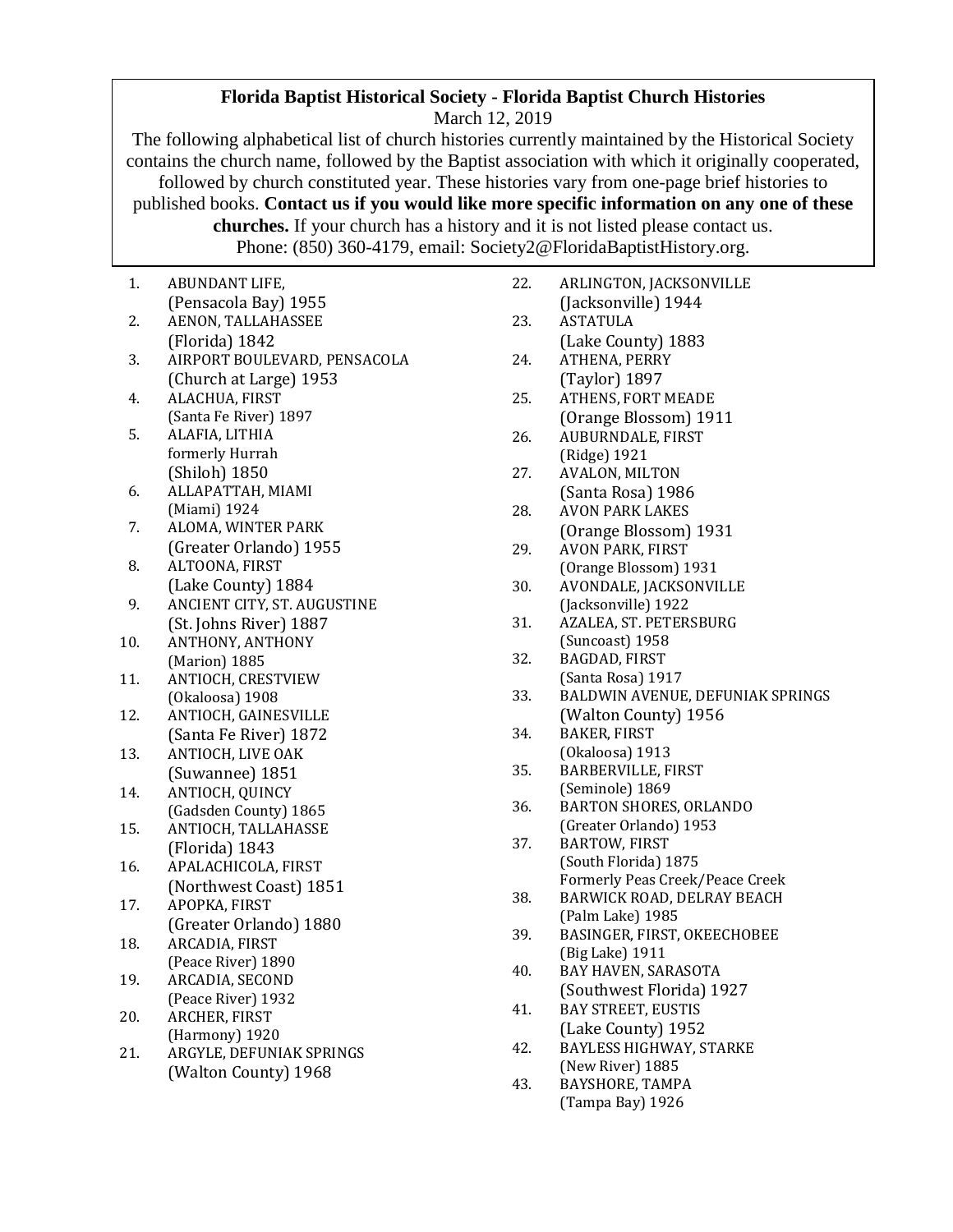| BEACHSIDE, NEW SMYRNA BEACH     |
|---------------------------------|
|                                 |
|                                 |
|                                 |
|                                 |
|                                 |
|                                 |
|                                 |
|                                 |
|                                 |
|                                 |
|                                 |
|                                 |
|                                 |
|                                 |
|                                 |
|                                 |
|                                 |
|                                 |
|                                 |
|                                 |
|                                 |
|                                 |
|                                 |
|                                 |
|                                 |
|                                 |
|                                 |
|                                 |
| BETHEL BAPTIST INSTITUTIONAL    |
|                                 |
|                                 |
|                                 |
|                                 |
|                                 |
|                                 |
|                                 |
|                                 |
|                                 |
|                                 |
|                                 |
|                                 |
|                                 |
|                                 |
|                                 |
|                                 |
|                                 |
|                                 |
|                                 |
|                                 |
| BEULAH, CLAY COUNTY, MIDDLEBURG |
|                                 |
|                                 |
|                                 |
|                                 |
|                                 |
|                                 |

- 71. BEULAH, WINTER GARDEN (Greater Orlando) 1913
- 72. BIG CYPRESS, FIRST, CLEWISTON (Big Lake) 1952 (formerly Seminole Mission)
- 73. BIG PINE KEY, FIRST (Florida Keys) 1955
- 74. BILLORY, NAVARRE (Santa Rosa) 1891
- 75. BLACKWATER, MILTON (Santa Rosa) 1975
- 76. BLAKE MEMORIAL, LAKE HELEN (Seminole) 1891
- 77. BLANTON, DADE CITY (Pasco County) 1985
- 78. BLOUNTSTOWN, FIRST (Apalachee) 1811
- 79. BLUE ANGEL, PENSACOLA (Pensacola Bay) 1996
- 80. BLUE CREEK, PERRY (Taylor) 1985
- 81. BLUEWATER BAY FIRST, NICEVILLE (Choctaw) 1987
- 82. BONIFAY, FIRST (Holmes County) 1899
- 83. BOULEVARD (Pensacola Bay) 1956 84. BRADENTON, FIRST
- Manatee Southern) 1889
- 85. BRADFORDVILLE, TALLAHASSEE (Florida) 1985
- 86. BRANCHTON, THONOTOSASSA (Tampa Bay) 1950
- 87. BRANDON, FIRST (Tampa Bay) 1915
- 88. BRANNONVILLE, PANAMA CITY (Northwest Coast) 1957
- 89. BRATT, FIRST (Pensacola Bay) 1909
- 90. BRENT, BRENT COMMUNITY (Pensacola Bay) 1900
- 91. BREWER LAKE, DAY (Middle Florida) 1888
- 92. BRIDGE CREEK, PONCE DE LEON (Holmes County) 1946
- 93. BRISTOL, FIRST (Apalachee) 1949
- 94. BRONSON, FIRST (Harmony) 1885
- 95. BROOKSVILLE (Alachua) 1852
- 96. BROOKSVILLE, FIRST (Alachua) 1847
- 97. BROWNSVILLE, PENSACOLA (Pensacola Bay) 1894
- 98. BUCKHEAD RIDGE, OKEECHOBEE (Big Lake) 1964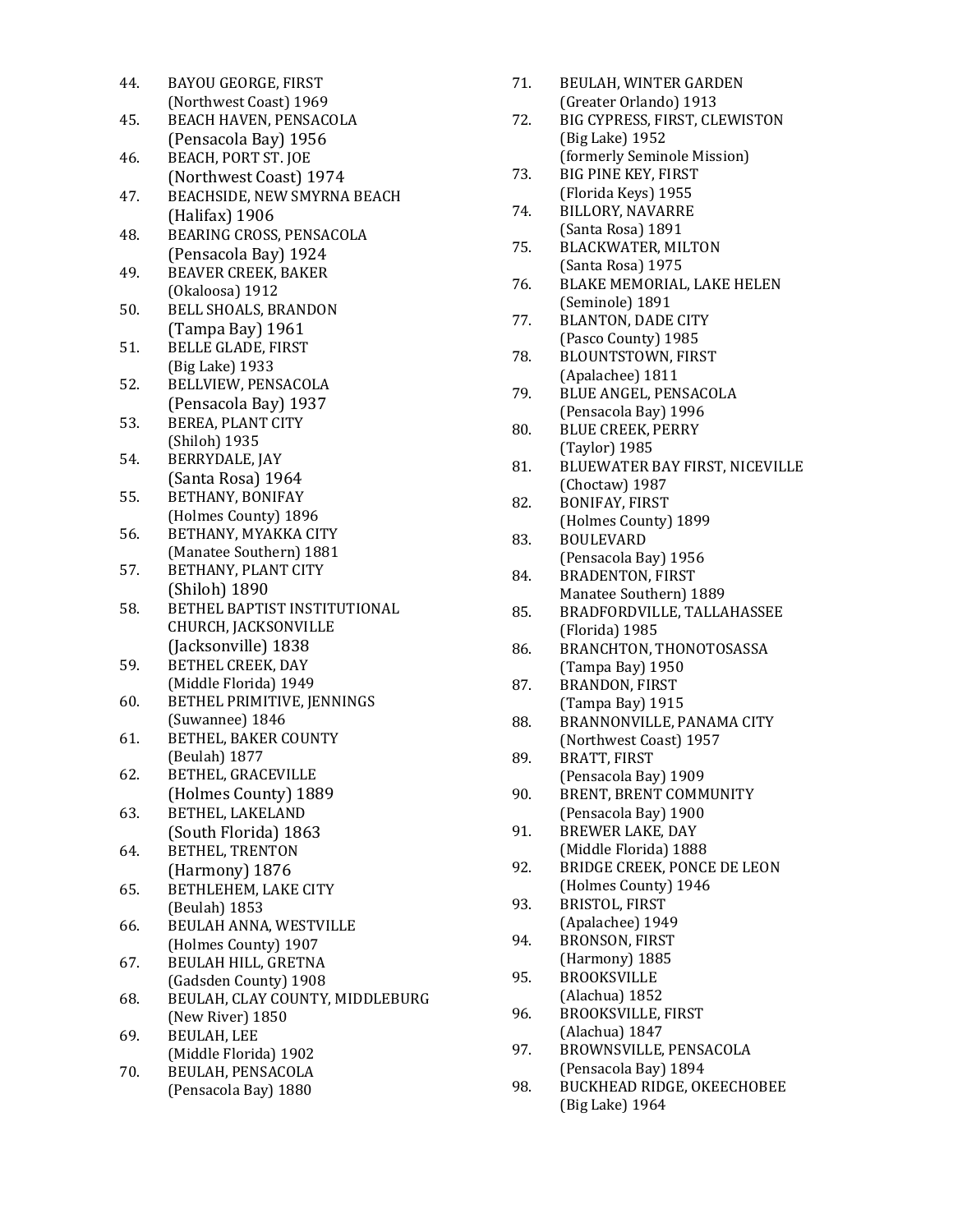| 99.  | <b>BUNNELL, FIRST</b>         |
|------|-------------------------------|
|      | (St. Johns River) 1924        |
| 100. | CALHOUN, FIRST                |
|      | (Northeast Florida) 1841      |
| 101. | CALLAHAN, FIRST               |
|      | (Northeast Florida) 1841      |
| 102. | CALLAWAY, FIRST               |
|      | (Northwest Coast) 1937        |
| 103. | CALVARY, CHATTAHOOCHEE        |
|      | (Gadsden County) 1972         |
| 104. | CALVARY, CLEARWATER           |
|      | (Suncoast) 1866               |
| 105. | CALVARY, CRESTVIEW            |
|      | (Okaloosa) 1966               |
| 106. | CALVARY, DAYTONA BEACH        |
|      | (Halifax) 1914                |
| 107. | CALVARY, DEFUNIAK SPRINGS     |
|      | (Walton County) 1980          |
| 108. | CALVARY, DELAND               |
|      | (Seminole) 1938               |
| 109. | CALVARY, EUSTIS               |
|      | (Lake County) 1950            |
| 110. | CALVARY, GAINESVILLE          |
|      | (Santa Fe River) 1955         |
| 111. | CALVARY, LAKE CITY            |
|      | (Beulah) 1954                 |
| 112. | CALVARY, MIAMI                |
|      | (Miami) 1922                  |
| 113. | CALVARY, MILTON               |
|      | (Santa Rosa) 1910             |
| 114. | CALVARY, PENSACOLA            |
|      | (Pensacola Bay) 1936          |
| 115. | CALVARY, PERRY                |
|      | (Taylor) 1961                 |
| 116. | CALVARY, ST. PETERSBURG       |
|      | (St. Johns River) 1937        |
| 117. | CALVARY HILL, JACKSONVILLE    |
|      | (Jacksonville) 1985           |
| 118. | CAMP ADA                      |
|      | (Pensacola Bay) 1955          |
| 119. | CAMPBELLTON, FIRST            |
|      | (Chipola) 1825                |
| 120. | CANAL POINT, FIRST            |
|      | (Big Lake) 1935               |
| 121. | CANEY CREEK, DEFUNIAK SPRINGS |
|      | (Walton County) 1935          |
| 122. | CANOPY ROADS, TALLAHASSE      |
|      | (Florida) 1996                |
| 123. | CANTONMENT, FIRST             |
|      | (Pensacola Bay) 1948          |
| 124. | CAPE CORAL, FIRST             |
|      | (Royal Palm) 1963             |
| 125. | CAPITOLA, CAPITOLA COMMUNITY  |
|      | (Florida) 1921 (1926)         |
| 126. | CAROL ESTATES, GAINESVILLE    |
|      | (Santa Fe River) 1960         |

| 127. | CARROLLWOOD, TAMPA<br>Merged with Bay Area BC       |
|------|-----------------------------------------------------|
| 128. | (Tampa Bay) 1994<br>CARRABELLE, FIRST               |
| 129. | (Florida) 1887<br>CASSIA, EUSTIS                    |
|      | (Lake County) 1887                                  |
| 130. | CEDAR BAY, JACKSONVILLE<br>(Northeast Florida) 1950 |
| 131. | CEDAR CREEK, JACKSONVILLE<br>(Jacksonville) 1939    |
| 132. | CEDAR GROVE, MOLINO<br>(Pensacola Bay) 1915         |
| 133. | CEDAR GROVE, PANAMA CITY<br>(Northwest Coast) 1955  |
| 134. | CEDAR HILLS, JACKSONVILLE                           |
| 135. | (Jacksonville) 1958<br><b>CEDAR KEY, FIRST</b>      |
| 136. | (Harmony) 1891<br>CEDARLAWN, PENSACOLA              |
|      | (Pensacola Bay) 1975                                |
| 137. | CELEBRATION, TALLAHASSEE                            |
|      | (Florida) 1981                                      |
| 138. | CENTER HILL, FIRST                                  |
|      | (Sumter) 1903                                       |
| 139. | CENTRAL, AUCILLA<br>(Middle Florida) 1907           |
| 140. | CENTRAL, LEESBURG                                   |
|      | (Lake County) 1957                                  |
| 141. | CENTRAL, MIAMI                                      |
|      | (Miami) 1836                                        |
|      | Tabernacle & FBC, Miami                             |
| 142. | CENTRAL, MONTICELLO                                 |
|      | (Middle Florida) 1907                               |
| 143. | CENTRAL, PENSACOLA<br>(Pensacola Bay) 1924          |
| 144. | CENTRAL, SANFORD                                    |
|      | (Seminole) 1938                                     |
| 145. | CENTURY, FIRST                                      |
|      | (Pensacola Bay) 1904                                |
| 146. | <b>CHASE STREET</b>                                 |
|      | (Pensacola Bay) 1952                                |
| 147. | CHATTAHOOCHEE, FIRST                                |
|      | (Gadsden County) 1907                               |
| 148. | CHERRY LAKE FIRST, MADISON                          |
| 149. | (Middle Florida) 1937<br>CHIEFLAND, FIRST           |
|      | (Harmony) 1914                                      |
| 150. | <b>CHINESE CORAL SPINGS</b>                         |
|      | (Gulf Stream) after 1999                            |
| 151. | <b>CHINESE MIAMI</b>                                |
|      | (Gulf Stream) 1972                                  |
| 152. | CHIPLEY, FIRST                                      |
|      | (West Florida) 1887                                 |
| 153. | CHOCTAW BEACH, FIRST                                |
|      | (Choctaw) 1971                                      |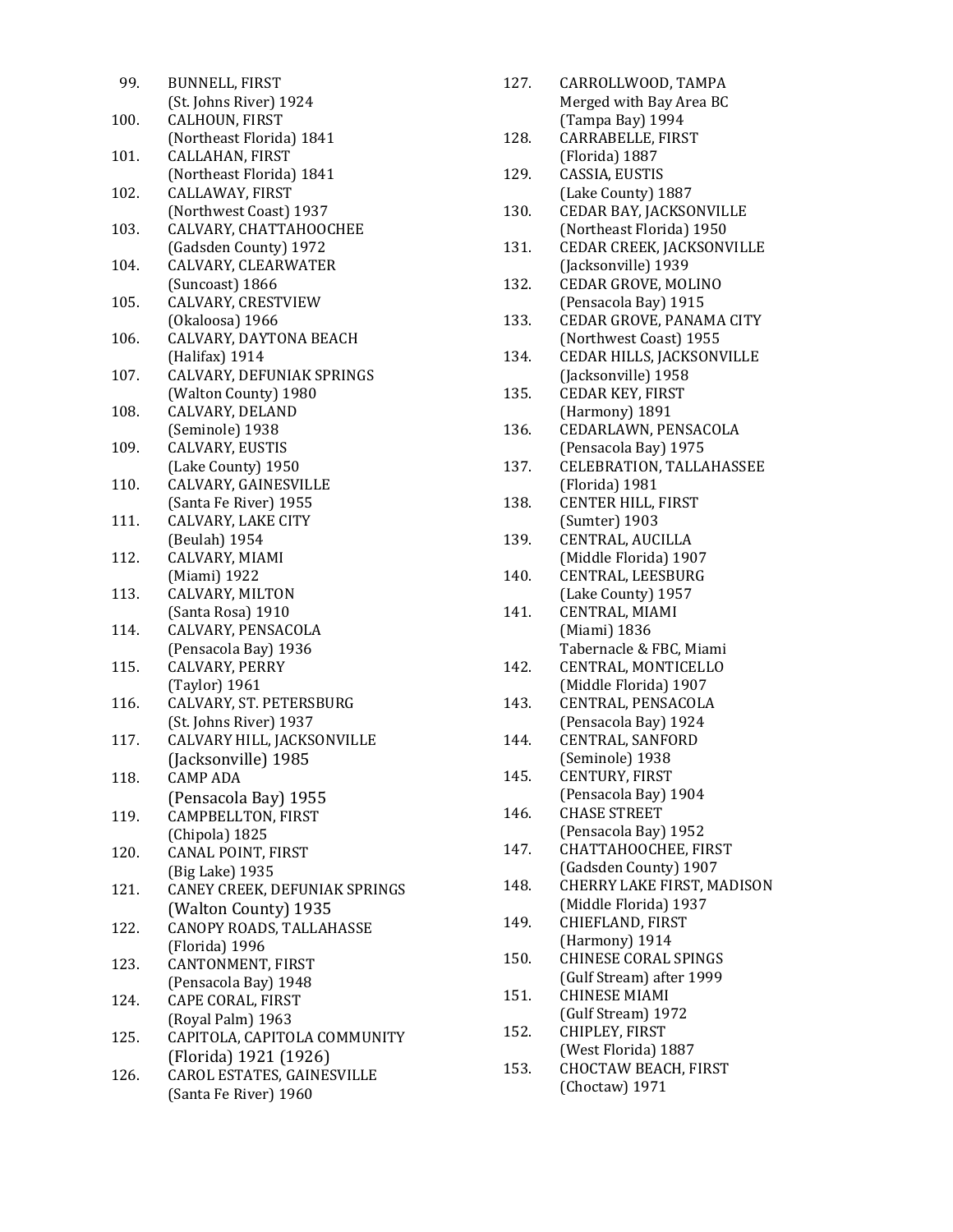| 154. | <b>CHRIST COMMUNITY</b>           |
|------|-----------------------------------|
|      | (Pensacola Bay) 2007              |
| 155. | CHULUOTA, FIRST                   |
|      | (Seminole) 1875                   |
| 156. | CHURCH AT THE SPRINGS, OCALA      |
|      | (Marion) 1994                     |
| 157. | CINCO, FORT WALTON                |
|      | (Choctaw) 1957                    |
|      |                                   |
| 158. | CITRA, FIRST                      |
|      | (Marion) 1880                     |
| 159. | CLAY SINK, GROVELAND              |
|      | (Pasco) 1897                      |
| 160. | CLEAR SPRINGS, LAUREL HILL        |
|      | (Walton County) 1922              |
| 161. | CLEARVIEW, ST. PETERSBURG         |
|      | (Suncoast) 1956                   |
| 162. | CLERMONT, FIRST                   |
|      | (Lake County) 1888                |
| 163. | <b>CLEWISTON, FIRST</b>           |
|      | (Big Lake) 1938                   |
| 164. | CLUSTER SPRINGS, DEFUNIAK SPRINGS |
|      |                                   |
|      | (Walton County) 1845              |
| 165. | COCOA, FIRST                      |
|      | (Brevard) 1910                    |
| 166. | <b>COLLEGE PARK</b>               |
|      | (Pensacola Bay) 1968              |
| 167. | COLLEGE PARK, ORLANDO             |
|      | (Greater Orlando) 1928            |
| 168. | CONCORD MISSIONARY, MADISON       |
|      | COUNTY                            |
|      | (Middle Florida) 1841             |
| 169. | CONCORDIA, HAVANA                 |
|      | (Gadsden County) 1858             |
| 170. | CONWAY, FIRST                     |
|      | (Greater Orlando) 1910            |
| 171. | CORA, JAY                         |
|      | (Santa Rosa) 1909                 |
| 172. | CORAL SPRINGS, FIRST              |
|      | (Gulf Stream) 1972                |
| 173. |                                   |
|      | CORAL, CORAL SPRINGS              |
|      | (Gulf Stream) 1988                |
| 174. | CORINTH, HOSFORD                  |
|      | (Apalachee) 1871                  |
| 175. | CORINTH, JASPER                   |
|      | (Suwannee) 1894                   |
| 176. | CORRYDALE, PENSACOLA              |
|      | (Pensacola Bay) 1995              |
|      | (now Celebration)                 |
| 177. | COTTONDALE, FIRST                 |
|      | (Chipola) 1894                    |
| 178. | COUNTRYSIDE, DEFUNIAK SPRINGS     |
|      | (Walton County) 1980              |
| 179. | COVE, PANAMA CITY                 |
|      | (Northwest Coast) 1952            |
| 180. | CRAWFORDVILLE, FIRST              |
|      | (Florida) 1904                    |
|      |                                   |

| 181.         | <b>CRESCENT CITY, FIRST</b>   |
|--------------|-------------------------------|
|              | (St. Johns River) 1907        |
| 182.         | CRESTVIEW, FIRST              |
|              | (Okaloosa) 1917               |
| 183.         | CRESTVIEW, LAKELAND           |
|              | (South Florida) 1971          |
| 184.         | <b>CROSS CREEK, HAWTHORNE</b> |
|              | (Santa Fe River) 1970         |
| 185.         | CROSSPOINT, PERRY             |
|              | (Taylor) 1998                 |
| 186.         | <b>CROSSROADS, FORT MYERS</b> |
|              | (Royal Palm) 1994             |
| 187.         | CROSSWAY, TALLAHASSEE         |
|              | (Florida) 1962                |
| 188.         | DADE CITY, FIRST              |
|              | (Pasco) 1891                  |
|              |                               |
| 189.         | DALKEITH, WEWAHITCHKA         |
|              | (Northwest Coast) 1966        |
| 190.         | DAMASCUS, GRACEVILLE          |
|              | (Chipola) 1865                |
| 191.         | DAMASCUS, SANTA ROSA COUNTY   |
|              | (Pensacola Bay) 1859          |
| 192.         | DARLINGTON, WESTVILLE         |
|              | (Walton County) 1918          |
| 193.         | DAVENPORT, FIRST              |
|              | (Ridge) 1925                  |
| 194.         | DAY SPRING COMMUNITY, DELAND  |
|              | (Seminole) 1996               |
| 195.         | DAYTONA BEACH, FIRST          |
|              | (Halifax) 1898                |
| 196.         | DEBARY, FIRST                 |
|              | (Seminole) 1957               |
| 197.         | DEERFIELD, FIRST              |
|              | (Gulf Stream) 1912            |
| 198.         | DEERPOINT, FIRST              |
|              | (Northwest Coast) 1983        |
| 199.         |                               |
|              |                               |
|              | DEFUNIAK SPRINGS, FIRST       |
|              | (Walton County) 1904          |
| 200.         | DELAND, FIRST                 |
|              | (Seminole) 1880               |
| 201.         | DELANEY STREET, ORLANDO       |
|              | (Greater Orlando) 1928        |
| 202.         | DELRAY, FIRST                 |
|              | (Palm Lake) 1912              |
| 203.         | DELTONA LAKES, DELTONA        |
|              | (Seminole) 1977               |
| 204.         | DESTIN, FIRST                 |
|              | (Choctaw) 1954                |
| 205.         | DIXIELAND, LAKELAND           |
|              | (South Florida) 1922          |
|              | DIXONVILLE, JAY               |
|              | (Santa Rosa) 1961             |
|              | DOVER SHORES, ORLANDO         |
| 206.<br>207. | (Greater Orlando) 1964        |
| 208.         | DOVER, FIRST<br>(Shiloh) 1904 |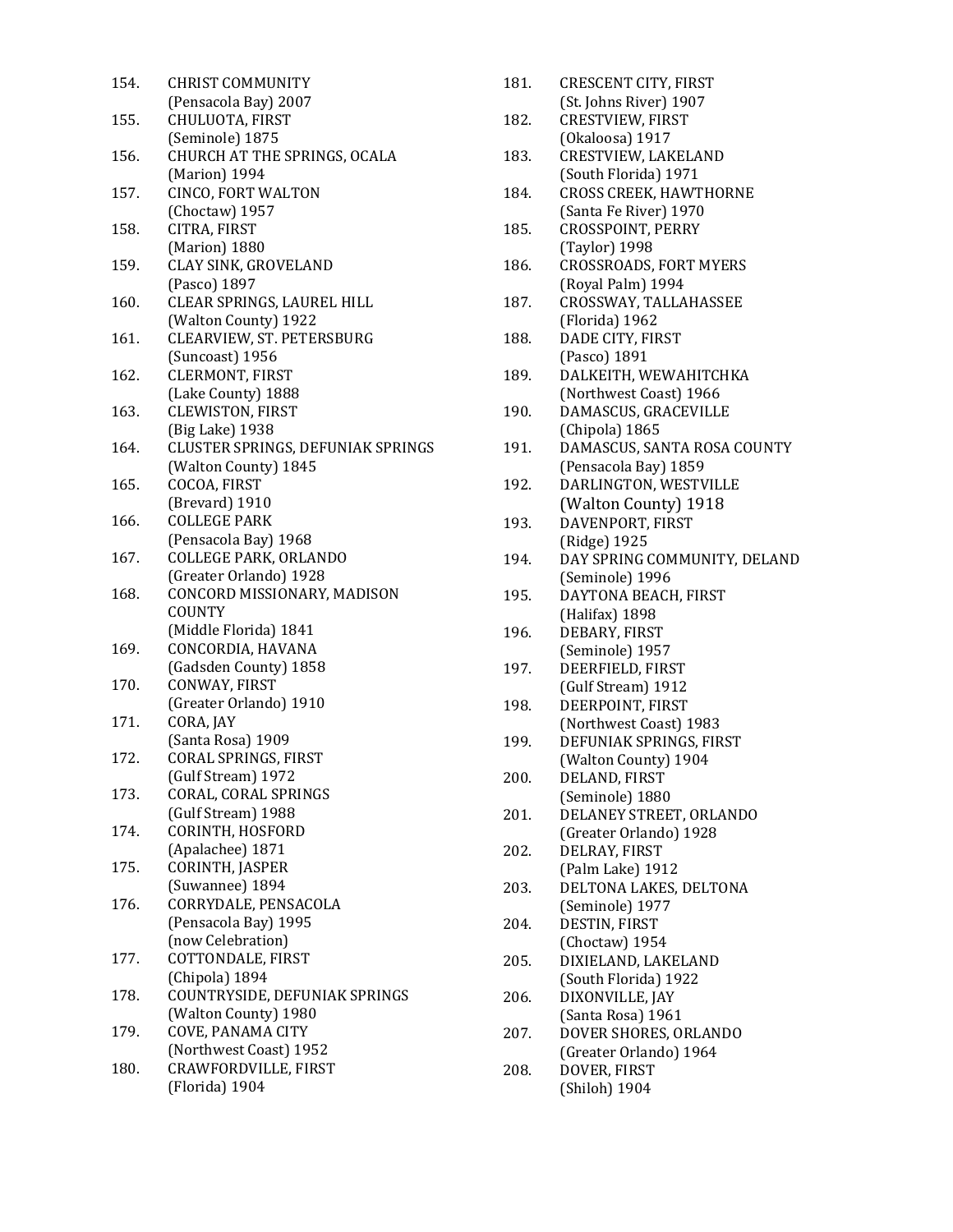| 209. | DUNEDIN, FIRST                           |
|------|------------------------------------------|
| 210. | (Suncoast) 1910<br>DUNNELLON, FIRST      |
|      | (Marion) 1899                            |
| 211. | DUNNS CREEK, JACKSONVILLE                |
|      | (Northeast Florida) 1947                 |
| 212. | EAGLE LAKE, FIRST                        |
|      | (Ridge) 1916                             |
| 213. | EAGLE'S NEST, FRUITLAND PARK             |
|      | (Lake County) 1982                       |
| 214. | EAST BAY, PANAMA CITY                    |
|      | (Northwest Coast) 1973                   |
| 215. | EAST BRENT, PENSACOLA                    |
|      | (Pensacola Bay) 1947                     |
| 216. | EAST HILL, PENSACOLA                     |
|      | (Pensacola Bay) 1906                     |
| 217. | EAST HILL, TALLAHASSEE                   |
|      | (Florida) 1948                           |
| 218. | EAST NAPLES, NAPLES                      |
|      | (Royal Palm) 1956                        |
| 219. | EAST NINE MILE, PENSACOLA                |
|      | (Pensacola Bay) 1952                     |
| 220. | EAST PALATKA, FIRST                      |
|      | (St. Johns River) 1928                   |
| 221. | EAST THONOTOSASSA, THONOTOSASSA          |
|      | (Shiloh) 1854                            |
| 222. | EAST, DEFUNIAK SPRINGS                   |
| 223. | (Walton County) 1950<br>EASTPOINT, FIRST |
|      | (Northwest Coast) 1957                   |
| 224. | EASTPORT, JACKSONVILLE                   |
|      | (Northeast Florida) 1948                 |
| 225. | EASTSIDE, DOVER                          |
|      | (Shiloh) 1958                            |
| 226. | EASTSIDE, LAKELAND                       |
|      | (South Florida) 1947                     |
| 227. | EASTSIDE, MARIANNA                       |
|      | (Chipola) 1961                           |
| 228. | EASTSIDE, PLANT CITY                     |
|      | (Shiloh) 1942                            |
| 229. | EBENEZER, CHIEFLAND                      |
|      | (Harmony) 1860                           |
| 230. | EBENEZER, LAUREL HILL                    |
|      | (Okaloosa) 1859                          |
| 231. | EBENEZER, MONTICELLO                     |
|      | (Florida) 1828                           |
| 232. | EBENEZER, VERNON                         |
|      | (West Florida) 1846                      |
| 233. | EDEN, BROOKSVILLE                        |
|      | (Alachua) 1845                           |
| 234. | EIGHTH AVENUE, PENSACOLA                 |
|      | (Pensacola Bay) 1959                     |
| 235. | EL BETHEL, TAMPA                         |
|      | (Tampa Bay) 1902                         |
| 236. | ELIAM, MELROSE                           |
|      | (Santa Fe River) 1859                    |
|      |                                          |

| 237. | ELIM, FORT WHITE                               |
|------|------------------------------------------------|
| 238. | (Beulah) 1857<br>ELIZABETH, ARCADIA            |
|      | (Peace River) 1893                             |
| 239. | ELIZABETH, MONTICELLO                          |
|      | (Middle Florida) 1831                          |
| 240. | <b>ELLYSON</b>                                 |
|      | (Pensacola Bay) 1985                           |
| 241. | EMMAUS, PENSACOLA                              |
|      | (Pensacola Bay) 1996                           |
| 242. | EMPORIA, PIERSON                               |
|      | (Seminole) 1930                                |
| 243. | ENON, WALNUT HILL<br>(Pensacola) 1871          |
| 244. | ENSLEY MEMORIAL, PENSACOLA                     |
|      | (Pensacola Bay) 1955                           |
| 245. | ENSLEY, FIRST                                  |
|      | (Pensacola Bay) 1942                           |
| 246. | EPHESIS, HILLARD                               |
|      | (Northeast Florida) 1845                       |
| 247. | <b>ESCAMBIA RIVER</b>                          |
|      | (Santa Rosa)                                   |
| 248. | ESTO, FIRST                                    |
|      | (Holmes County) 1916                           |
| 249. | ESTERO, FIRST<br>(Royal Palm) 1953/2002        |
| 250. | EUSTIS, FIRST                                  |
|      | (Lake County) 1919                             |
| 251. | EVERGREEN, LAKE CITY                           |
|      | (Beulah) 1879                                  |
| 252. | FAIRBANKS, GAINESVILLE                         |
| 253. | (Santa Fe River) 1932<br>FAIRLAWN, FORT PIERCE |
|      | (Indian River) 1954                            |
| 254. | FAIRLAWN, FIRST                                |
|      | (Indian River) 1954                            |
| 255. | FAITH, LAKE BUTLER                             |
|      | (Santa Fe River) 1974                          |
| 256. | FAITH, MADISON                                 |
| 257. | (Middle Florida) 1964<br>FAITH, OLD TOWN       |
|      | (Lafayette) 1975                               |
| 258. | FAITH, TALLAHASSEE                             |
|      | (Florida) 1967                                 |
| 259. | FAMILY OF GOD, PANAMA CITY                     |
|      | (Northwest Coast) 1992                         |
| 260. | FARM HILL, CANTONMENT                          |
|      | (Pensacola Bay) 1964                           |
| 261. | FBC EAU GALLIE, MELBORNE<br>(Brevard) 1889     |
| 262. | FBC GILLETTE, PALMETTO                         |
|      | (Manatee Southern) 1868                        |
| 263. | FBC HAROLD, MILTON                             |
|      | (Santa Rosa) 1961                              |
|      |                                                |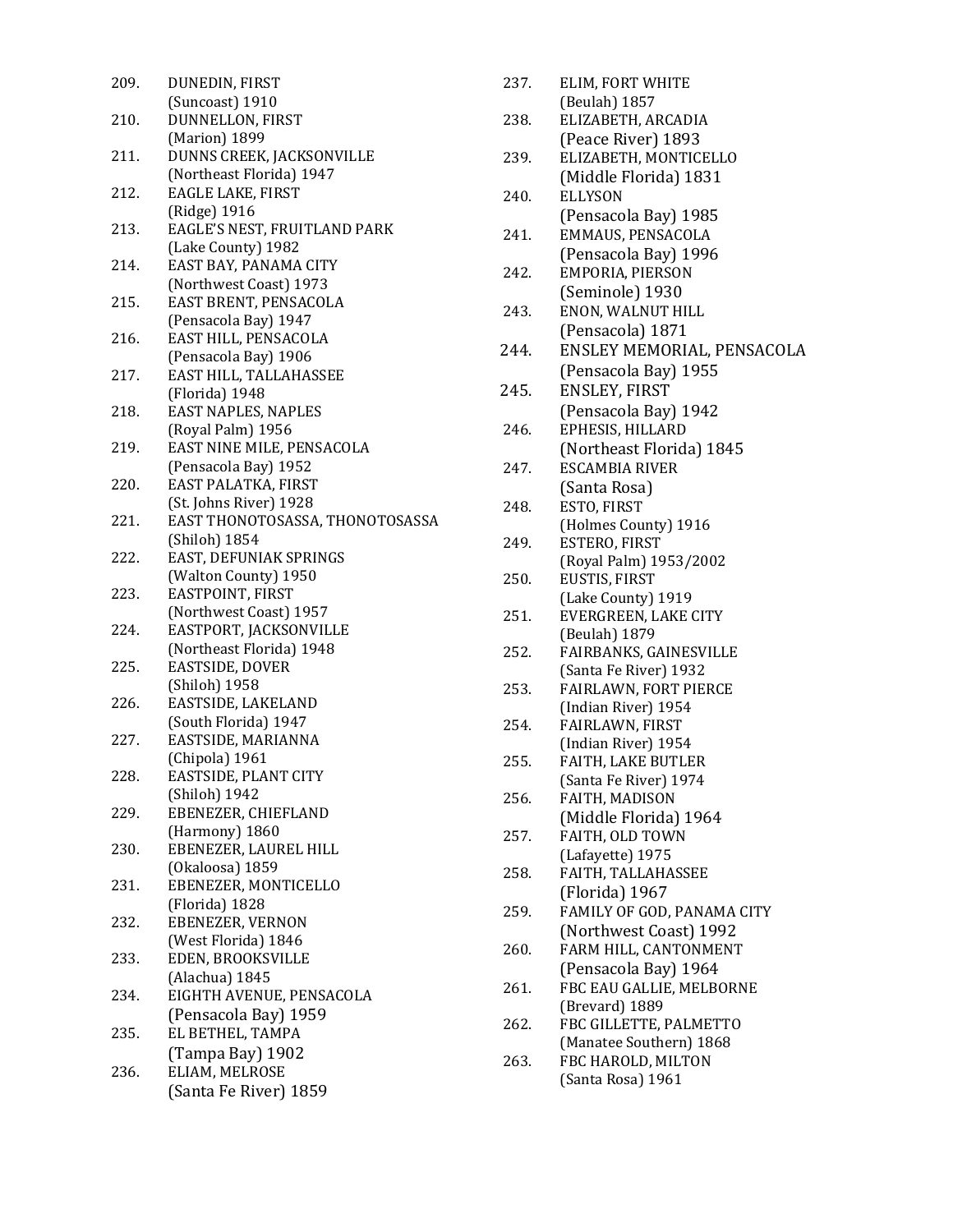| 264. | FBC LIBERTY, DEFUNIAK SPRINGS, FIRST |
|------|--------------------------------------|
|      | (Walton County) 1959                 |
| 265. | FBC MANATEE, BRADENTON, FIRST        |
|      | (Manatee Southern) 1908              |
| 266. | FBC OF GASKIN, WESTVILLE             |
|      | (Walton County) 1905                 |
| 267. | FBC SAMOSET, BRADENTON               |
|      | (Manatee Southern) 1927              |
| 268. | FBC SAMOSET, BRADENTON               |
|      | (Manatee Southern) 1927              |
| 269. | FBC SWEETWATER, LONGWOOD             |
|      | (Greater Orlando) 1976               |
| 270. | FBC WOODLAWN, DEFUNIAK SPRINGS       |
|      | (Walton County) 1972                 |
| 271. | FBC, CENTRAL FLORIDA, ORLANDO        |
|      | (Greater Orlando) 1953               |
| 272. | FBC, COTTAGE HILL, CANTOMENT         |
|      | (Pensacola Bay) 1958                 |
| 273. | FBC, DAVIE/COOPER, HOLLYWOOD,        |
|      | (Gulf Stream) 1956?                  |
| 274. | FBC, SPARR, CITRA                    |
|      | (Marion) 1905                        |
| 275. | FBC, SYLVANIA HEIGHTS                |
|      | (Emerald Coast) 1970                 |
| 276. | FBC, WEEKI WACHEE ACRES, SPRING      |
|      | HILL                                 |
|      | (Nature Coast) 1983                  |
| 277. | FELLOWSHIP, LAKE CITY                |
|      | (Beulah) 1914                        |
| 278. | FELLOWSHIP, MADISON                  |
|      | (Middle Florida) 1986                |
| 279. | FELLOWSHIP, RAIFORD                  |
|      | (New River) 1979                     |
| 280. | FELLOWSHIP, STIENHATCHEE             |
|      | (Taylor) 1983                        |
| 281. | FELLOWSHIP, TALLAHASSEE              |
|      | (Florida) 1951                       |
| 282. | FERNANDINA BEACH, FIRST              |
|      | (Northeast Florida) 1859             |
| 283. | FERNDALE, FERNDALE                   |
|      | (Lake County) 1895                   |
| 284. | FERRIS HILL, MILTON                  |
|      | (Santa Rosa) 1954                    |
| 285. | FERRY PASS, PENSACOLA                |
|      | (Pensacola Bay) 1955                 |
| 286. | FIFTH AVENUE, ST. PETERSBURG         |
|      | (Suncoast) 1927                      |
| 287. | FIFTH STREET, KEY WEST               |
|      | (Florida Keys) 1965                  |
| 288. | FIRST BLACK CREEK, PENNEY FARMS      |
|      | (Black Creek) 1884                   |
| 289. | FIRST INDIAN, BRIGHTON               |
|      | (Big Lake) 1952                      |
| 290. | FISHHAWK FELLOWSHIP, LITHIA          |
|      | (Tampa Bay) 1998                     |
| 291. | FIVE POINTS, FERNANDIA BEACH         |
|      | (Northeast Florida) 1947             |

| 292. | FLAGLER, FIRST                 |
|------|--------------------------------|
|      | $(Halifax)$ 1923               |
| 293. | FLAMINGO ROAD. FORT LAUDERDALE |
|      | (Gulf Stream) 1978             |

- 294. FLAT CREEK, GADSDEN COUNTY (Gadsden County) 1876
- 295. FLEMINGTON, MICANOPY (Marion) 1885
- 296. FLORIDATOWN, PACE (Santa Rosa) 1986
- 297. FLOROSA, MARY ESTHER (Choctaw) 1987
- 298. FOREST GROVE, ALACHUA (Santa Fe River) 1888
- 299. FOREST HEIGHTS, FORT WALTON BEACH (Choctaw) 1972
- 300. FOREST HEIGHTS, TALLAHASSEE (Florida) 1959
- 301. FORT CAROLINE, JACKSONVILLE (Jacksonville) 1982
- 302. FORT LAUDERDALE, FIRST (Gulf Stream) 1907
- 303. FORT MCCOY, FIRST (Marion) 1849
- 304. FORT MEADE, FIRST (South Florida) 1906
- 305. FORT MYERS, FIRST (Royal Palm) 1892
- 306. FORT PIERCE, FIRST (Indian River) 1890
- 307. FORT WALTON, FIRST (Choctaw) 1946
- 308. FOUNTAIN, FIRST (Northwest Coast) 1978
- 309. FRANCIS, PALATKA (St. Johns River) 1932
- 310. FRANKLIN STREET, JACKSONVILLE (Jacksonville) 1908
- 311. FREEPORT, FIRST (Walton County) 1874
- 312. FRIENDSHIP, FRUITVILLE (Manatee) 1875
- 313. FRIENDSHIP, MALONE (Chipola) 1857
- 314. FRONTENAC CHAPEL, SHARPES (Brevard) 1962
- 315. FROSTPROOF, FIRST (Ridge) 1907
- 316. FRUIT COVE, JACKSONVILLE (Jacksonville) 1978
- 317. FRUITLAND PARK, FIRST (Lake County) 1962
- 318. GAINESVILLE, FIRST (Santa Fe River) 1870
- 319. GAPWAY, LAKELAND (South Florida) 1875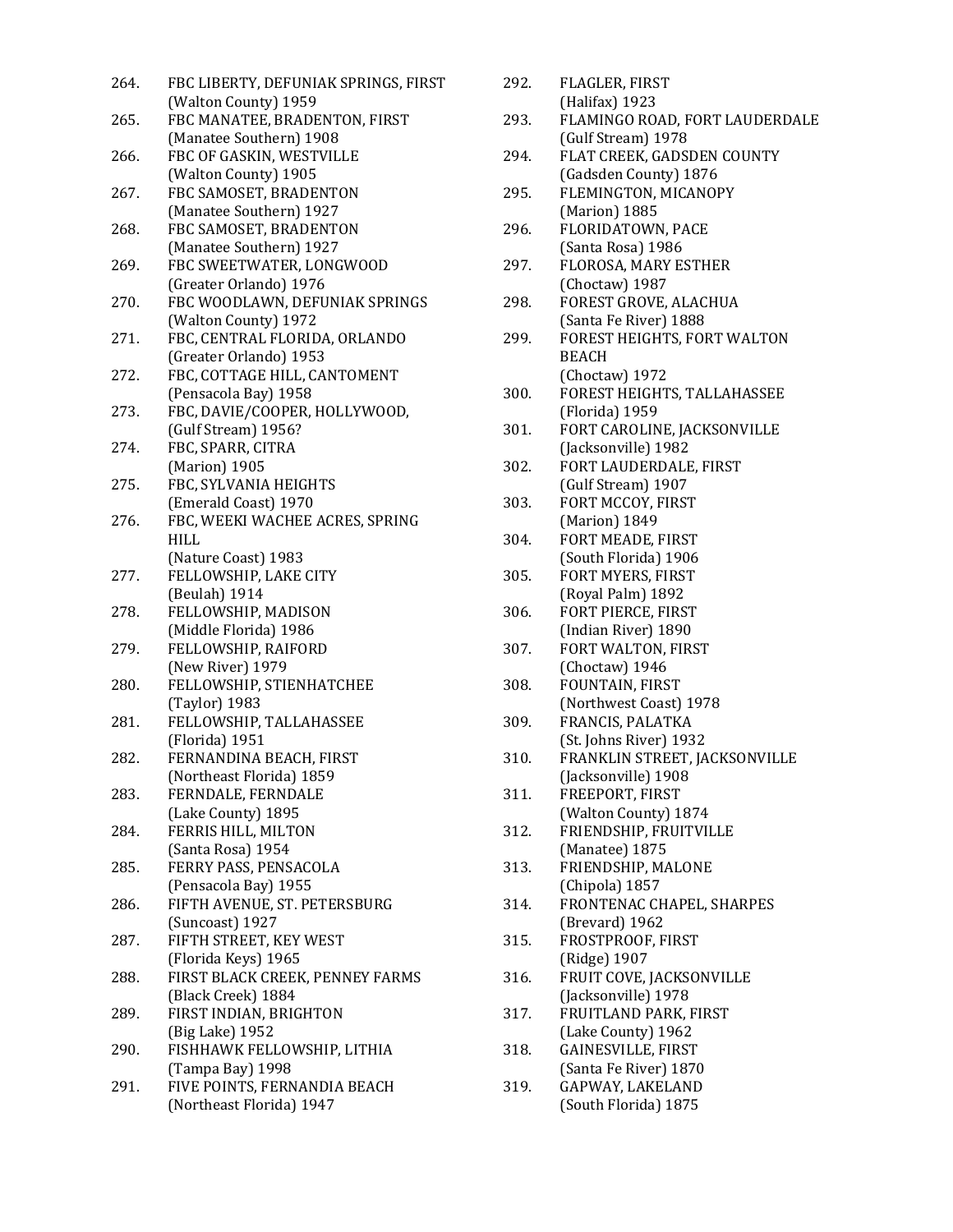| 320. | GARDEN CITY, FIRST                     |
|------|----------------------------------------|
|      | (Northeast Florida) 1945               |
| 321. | GATEWAY, ST. PETERSBURG                |
|      | (Suncoast) 1971                        |
| 322. | GENEVA, FIRST                          |
|      | (Seminole) 1875                        |
| 323. | GIBSONIA, LAKELAND                     |
|      | (South Florida) 1952                   |
| 324. | GLENDALE, DEFUNIAK SPRINGS             |
|      | (Walton County) 1947                   |
| 325. | GLENDALE, MIAMI                        |
|      | (Miami) 1963                           |
| 326. | GONZALEZ                               |
|      | (Pensacola Bay) 1896                   |
| 327. | GOOD NEWS, JACKSONVILLE                |
|      | (Jacksonville) 1969                    |
| 328. | GOOD NEWS LITTLE RIVER, MIAMI          |
|      | (Miami) Name changed 1977 Little River |
| 329. | <b>GOOD WORKS, PENSACOLA</b>           |
|      | (Pensacola Bay) 2002                   |
| 330. | GOODHOPE, BAKER                        |
|      | (Okaloosa) 1941                        |
| 331. | GRACE, CLERMONT                        |
|      | (Lake County) 1929                     |
| 332. | <b>GRACE, EUSTIS</b>                   |
|      | (Lake County) 1889                     |
| 333. | <b>GRACE, WINTER HAVEN</b>             |
|      | (Ridge) 1985/86                        |
| 334. | GRACE COMMUNITY, CRESTVIEW             |
|      | (Holmes County)                        |
| 335. | GRACE COMMUNITY, ST. PETERSBURG        |
|      | (Suncoast) 1971                        |
| 336. | <b>GRACEVILLE, FIRST</b>               |
|      | (Chipola) 1896                         |
| 337. | GRANADA, PENSACOLA                     |
|      | (Pensacola Bay) 1955                   |
| 338. | GRAND RIDGE, GRAND RIDGE               |
|      | (Chipola) 1947                         |
| 339. | <b>GRAY GABLES, CALLAHAN</b>           |
|      | (Northeast Florida): 1957              |
| 340. | GREATER LITTLE ROCK, PENSACOLA         |
|      | (Pensacola Bay) 1929                   |
| 341. | <b>GREEN ACRES, LAKE WORTH</b>         |
|      | (Palm Lake) 1948                       |
| 342. | <b>GREEN POND, POLK CITY</b>           |
|      | (South Florida) 1894                   |
| 343. | <b>GREENSBORO, FIRST</b>               |
|      | (Gadsden County) 1908                  |
| 344. | <b>GREENVILLE MISSIONARY</b>           |
|      | (Middle Florida) 1849                  |
| 345. | GREENWOOD, GREENWOOD                   |
|      | (Chipola) 1845                         |
| 346. | GRETNA, GRETNA                         |
|      | (Gadsden County) 1912                  |
| 347. | GRITNEY, BONIFAY                       |
|      | (Holmes County) 1982                   |
|      |                                        |

| 348. | <b>GROVE STREET, GAINESVILLE</b>      |
|------|---------------------------------------|
|      | (Marion) 1935                         |
| 349. | <b>GROVELAND, FIRST</b>               |
|      | (Lake County) 1922                    |
| 350. | GULF BEACH, PANAMA CITY BEACH         |
|      | (Northwest Coast) 1943                |
| 351. | <b>GULF BREEZE, FIRST</b>             |
|      | (Pensacola Bay) 1957                  |
| 352. | GULF COAST, PENSACOLA                 |
|      | (Pensacola Bay) 1999                  |
| 353. | GULLY SPRINGS, BONIFAY                |
|      | (Holmes County) 1917                  |
| 354. | HAINES CITY, FIRST                    |
|      | (Ridge) 1946                          |
| 355. | HAINES CREEK, LEESBURG                |
|      | (Lake County) 1964                    |
| 356. | HAINES ROAD, LARGO                    |
|      | (Suncoast) 1946                       |
| 357. | HAITIAN EVANGELICAL, POMPANO          |
|      | <b>BEACH</b>                          |
|      | (Gulf Stream)?                        |
| 358. | HARDEETOWN, CHIEFLAND                 |
|      | (Harmony) 1925                        |
| 359. | HASTINGS, FIRST                       |
|      | (St. Johns River) 1910                |
| 360. | HATCH BEND, LAFAYETTE COUNTY          |
|      | (Lafayette) 1862                      |
| 361. | HAVANA, FIRST                         |
|      | (Gadsden County) 1906                 |
| 362. | HAVERHILL, WEST PALM BEACH            |
|      | (Palm Lake) 1949                      |
| 363. | HAYWOOD CATES, TALLAHASSEE            |
|      | (Florida) 1968                        |
| 364. | HEBRON, BROOKSVILLE                   |
|      | (Alachua) 1883                        |
| 365. | HEDGES, YULEE                         |
|      | (Northeast Florida) 1947              |
| 366. | HEIGHTS, PENSACOLA                    |
|      | (Pensacola Bay) 1949                  |
| 367. | HENDRICKS AVENUE, JACKSONVILLE        |
|      | (Jacksonville) 1946                   |
| 368. | HERNANDO, FIRST                       |
|      | (Tampa Bay) 1954                      |
| 369. | HERITAGE, CANTONMENT                  |
|      | (Pensacola Bay) 1976                  |
| 370. | HIALEAH, FIRST                        |
|      | (Miami) 1925                          |
| 371. | HIBERNIA, GREEN COVE SPRINGS          |
|      | (Jacksonville) 1997                   |
| 372. | HICKORY GROVE, GREEN COVE SPRINGS     |
|      | (Black Creek) 1863                    |
| 373. | HICKORY HAMMOCK, MILTON(Santa         |
|      |                                       |
| 374. | Rosa) 1924<br>HICKORY HILL, WESTVILLE |
|      | (Holmes County) 1951                  |
| 375. | HIGH SPRINGS, FIRST                   |
|      |                                       |
|      | (Santa Fe River) 1883                 |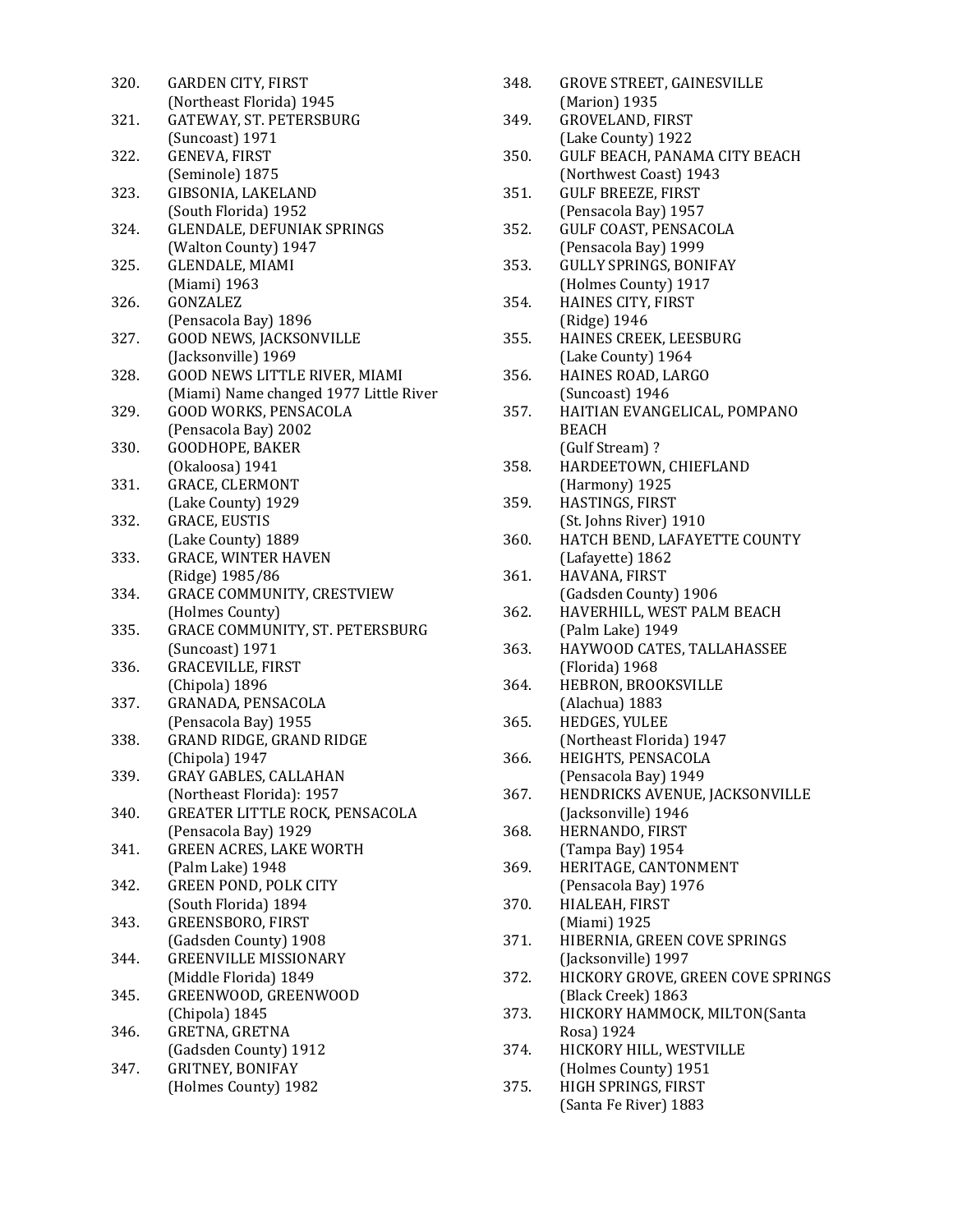| 376. | HIGHLAND CITY, FIRST                        |
|------|---------------------------------------------|
|      | (South Florida) 1906                        |
| 377. | HIGHLAND VIEW, PORT ST. JOE                 |
|      | (Northwest Coast) 1954                      |
| 378. | HIGHLAND, FIRST                             |
|      | (Black Creek) 1910                          |
| 379. | HIGHLAND, MOLINO                            |
|      | (Pensacola Bay) 1919                        |
| 380. | HIGHLANDS, OCALA                            |
|      | (Marion) 1958                               |
| 381. | HILAND PARK, PANAMA CITY                    |
|      | (Northwest Coast) 1943                      |
| 382. | HILLCREST, ALTHA                            |
|      | (Apalachee) 1989                            |
| 383. | HILLCREST, PENSACOLA                        |
|      | (Pensacola Bay) 1955                        |
| 384. | HILLIARD, FIRST                             |
|      | (Northeast Florida) 1914                    |
| 385. | HILLSDALE, TAMPA 1962                       |
|      | (Tampa Bay) 1907                            |
|      | Aka Buffalo Avenue                          |
| 386. | HOBSON MEMORIAL, ST. PETERSBURG             |
|      | (Suncoast) 1927                             |
| 387. | HOGAN, JACKSONVILLE                         |
|      | (Jacksonville) 1931                         |
| 388. | HOLLYFORD, JACKSONVILLE                     |
|      | (Northeast Florida) 1939                    |
| 389. | HOLLYWOOD, FIRST                            |
|      | (Gulf Stream) 1926                          |
| 390. | HOLT, FIRST                                 |
|      | (Okaloosa) 1888                             |
| 391. | HOLY HILL, ST. ANDREWS                      |
|      | (Northwest Coast) 1999                      |
| 392. | HOMELAND, FIRST                             |
|      | (South Florida) 1886                        |
| 393. | HOMESTEAD, FIRST                            |
|      | (Miami) 1909                                |
| 394. | HOMOSASSA, FIRST                            |
|      | (Nature Coast) 1946                         |
| 395. | HOPE COMMUNITY, PENSACOLA                   |
|      | (Pensacola Bay) 2004                        |
| 396. | HOPEFUL, LAKE CITY                          |
|      | (Beulah) 1887                               |
| 397. | HOPEWELL, MADISON                           |
|      | (Middle Florida) 1874                       |
| 398. | HOWARD CARLISLE, PANAMA CITY                |
|      | (Northwest Coast) 1963                      |
| 399. | HUNTSVILLE, LAKE CITY                       |
|      | (Beulah) 1979                               |
| 400. | HURRICANE CREEK, WESTVILLE                  |
|      | (Holmes County) 1895                        |
| 401. | IDLEWILD, LUTZ                              |
|      | (Tampa Bay) 1934                            |
| 402. | IMMANUEL, FORT LAUDERDALE                   |
|      | (Gulf Stream) 1939<br><b>IMMANUEL, PACE</b> |
| 403. | (Santa Rosa) 1960                           |
|      |                                             |

| 404. | IMMANUEL, PANAMA CITY                              |
|------|----------------------------------------------------|
|      | (Northwest Coast) 1900                             |
| 405. | IMMANUEL, TALLAHASSEE                              |
|      | (Florida) 1935                                     |
| 406. | IMMOKALEE, FIRST                                   |
|      | (Royal Palm) 1916                                  |
| 407. | INDIAN CREEK, DEFUNIAK SPRINGS                     |
|      | (Walton County) 1960                               |
| 408. | <b>INDIAN ROCK, FIRST</b>                          |
|      | (Suncoast) 1961                                    |
| 409. | INDIAN SPRINGS, TALLAHASSEE                        |
|      | (Florida) 1829                                     |
| 410. | INDIANTOWN, (DUNKLIN MEMORIAL)                     |
|      | (Treasure Coast) 1940                              |
| 411. | INNERARITY POINT, PENSACOLA                        |
|      | (Pensacola Bay) 1963                               |
| 412. | <b>INVERNESS, FIRST</b>                            |
|      | (Alachua) 1907                                     |
| 413. | INWOOD, FIRST                                      |
|      | (Ridge) 1947                                       |
| 414. | ISLAMORADA, FIRST                                  |
|      | (Florida Keys) 1970                                |
| 415. | ISLAND VIEW, ORANGE PARK                           |
|      | (Jacksonville) 1960                                |
| 416. | ISLAND, ANNA MARIA                                 |
|      | (Manatee Southern) 1950                            |
| 417. | ISTACHATTA, ISTACHATTA                             |
|      | (Alachua) 1945                                     |
| 418. | JACKSONVILLE BEACH, FIRST                          |
|      | (Jacksonville) 1921                                |
| 419. | JACKSONVILLE, FIRST                                |
|      | (Jacksonville) 1838                                |
| 420. | JASMINE LAKES, FIRST                               |
|      | (Pasco) 1969                                       |
| 421. | JASPER, FIRST                                      |
|      | (Suwannee) 1854                                    |
| 422. | JAY, FIRST                                         |
|      | (Santa Rosa) 1889                                  |
| 423. | JERUSALEM PRIMITIVE, LAKE CITY                     |
|      | (Lake County) 1856                                 |
| 424. | JERUSALEM SPANISH, DAVIE                           |
|      | (Gulf Stream) 1971                                 |
| 425. | JONESVILLE, NEWBERRY                               |
|      | (Harmony) 1867                                     |
| 426. | KATHLEEN, LAKELAND                                 |
|      | (South Florida) 1895                               |
| 427. | KEENE TERRACE, LARGO                               |
|      | (Suncoast) 1964                                    |
| 428. | KERNAN BLVD, JACKSONVILLE                          |
|      | (Jacksonville) 1948                                |
| 429. | KEY LARGO, FIRST                                   |
|      | (Florida Keys) 1958                                |
| 430. | <b>KEY WEST Now WHITE STREET</b>                   |
|      | SPANISH, KEY WEST                                  |
|      |                                                    |
|      | (Florida Keys) Constituted: 1997                   |
| 431. | <b>KEYSTONE HEIGHTS, FIRST</b><br>(New River) 1949 |
|      |                                                    |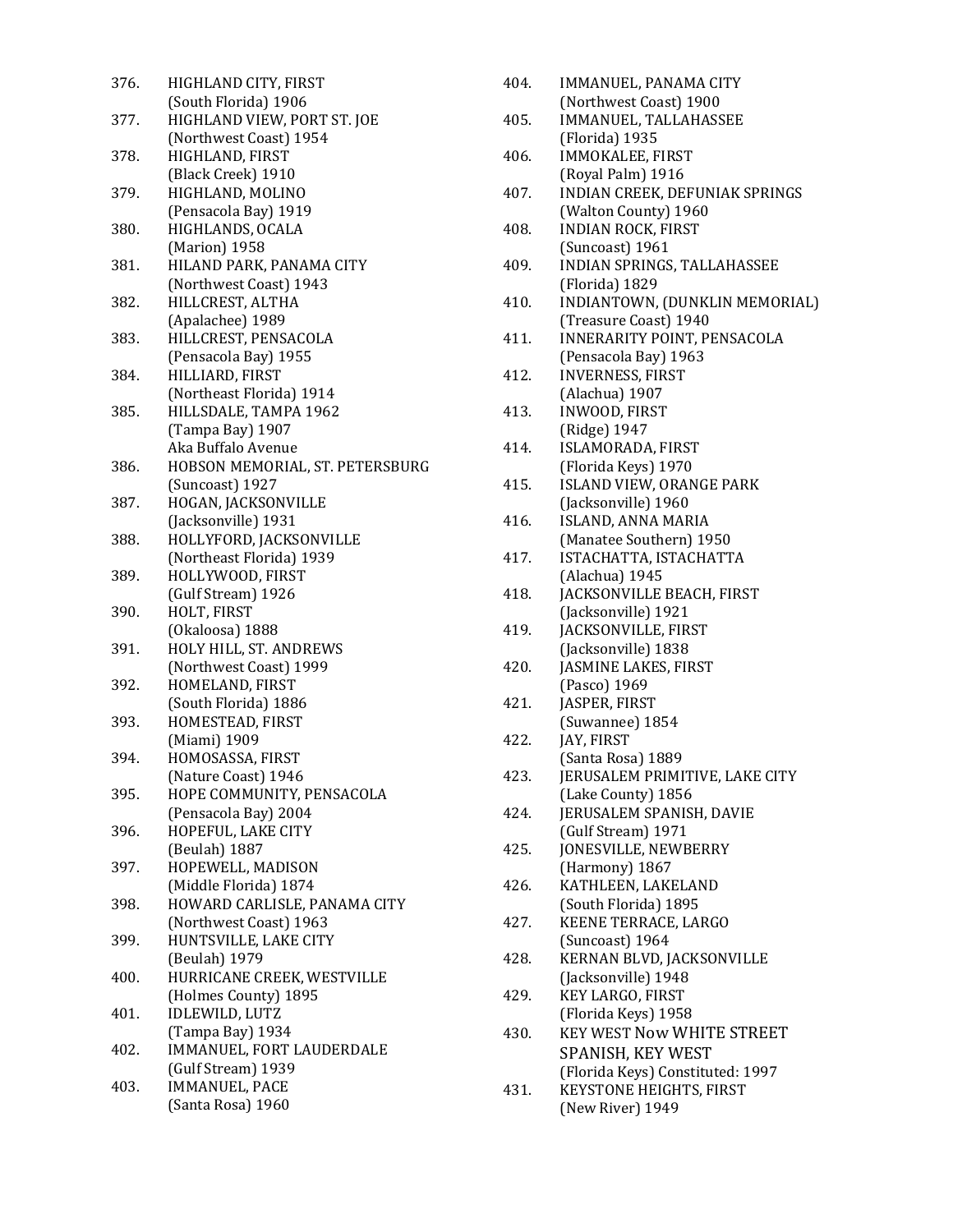| 432. | KILLARNEY, WINTER PARK               |
|------|--------------------------------------|
|      | (Greater Orlando) 1951               |
| 433. | KINGS ROAD, JACKSONVILLE             |
|      | (Jacksonville) 1944                  |
| 434. | KINGSWOOD, SOUTHPORT                 |
|      | (Northwest Coast) 1979               |
| 435. | KISSIMMEE, FIRST                     |
|      | (Greater Orlando) 1882               |
| 436. | KLONDIKE, PENSACOLA                  |
|      | (Pensacola Bay) 1907                 |
| 437. | KNIGHTS, PLANT CITY                  |
|      | (Shiloh) 1902                        |
| 438. | KNOX HILL, PONCE DE LEON             |
|      | (Walton County) 1945                 |
| 439. | LABELLE, FIRST                       |
|      | (Royal Palm) 1912                    |
| 440. | LACOOCHEE, FIRST                     |
|      | (Pasco) 1898                         |
| 441. | LADY LAKE, FIRST                     |
|      | (Lake County) 1974                   |
| 442. | LAGRANGE, BREVARD COUNTY             |
|      | (Brevard) Constituted: 1869          |
| 443. | LAKE ALFRED, FIRST                   |
|      | (Ridge) 1917                         |
| 444. | LAKE BRADFORD, TALLAHASSEE           |
|      | (Florida) 1967<br>LAKE BUTLER, FIRST |
| 445. | (Santa Fe River) 1869                |
|      | LAKE CITY, FIRST                     |
| 446. | (Beulah) 1866                        |
| 447. | LAKE ELLEN, CRAWFORDVILLE            |
|      | (Florida) 1869                       |
| 448. | LAKE MYSTIC, BRISTOL                 |
|      | (Apalachee) 1889                     |
| 449. | LAKE PANASOFFKEE, FIRST              |
|      | (Sumter) 1964                        |
| 450. | LAKE PLACID, FIRST                   |
|      | (Orange Blossom) 1922                |
| 451. | LAKE TALQUIN, TALLAHASSEE            |
|      | (Florida) 1981                       |
| 452. | LAKE WALES, FIRST                    |
|      | (Ridge) 1916                         |
| 453. | LAKE WORTH, FIRST                    |
|      | (Palm Beach) 1920                    |
| 454. | LAKELAND, FIRST                      |
|      | (South Florida), 1885                |
| 455. | LAKESIDE, LAKELAND                   |
|      | (South Florida) 1964                 |
| 456. | LAKESIDE, PERRY                      |
|      | (Taylor) 1953                        |
| 457. | LAKEVIEW, CLEARWATER                 |
|      | (Suncoast) 1956                      |
| 458. | LAKEVIEW, MIAMI                      |
|      | Queen's Park Baptist Mission         |
|      | (Miami) 1952                         |
| 459. | LAKEVIEW, PENSACOLA                  |
|      | (Pensacola Bay) 1963                 |

| 460. | LAKEVIEW, TALLAHASSEE                       |
|------|---------------------------------------------|
|      | (Florida) 1939                              |
| 461. | LAMONT, LAMONT                              |
|      | (Middle Florida) 1877                       |
| 462. | LARGO, FIRST (Now Pathways 2006)            |
|      | (Ridge) 1908                                |
| 463. | LAUREL HILL, FIRST                          |
|      | (Okaloosa) 1896                             |
| 464. | LAUREL VIEW, PENSACOLA                      |
|      | (Pensacola Bay) 1971                        |
| 465. | LEBANON, BAKER                              |
|      | (Okaloosa) 1914                             |
| 466. | LEBANON, BRANFORD                           |
|      | (Lafayette) 1896                            |
| 467. | LEBANON, PLANT CITY                         |
|      | (Shiloh) 1941                               |
| 468. | LEESBURG, FIRST                             |
|      | (Lake County) 1872                          |
| 469. | LEGACY, ESTERO                              |
|      | (Royal Palm) 2009                           |
| 470. | LEMON CITY, MIAMI                           |
|      | AKA MIAMI, FIRST 1937                       |
|      | GREATER MIAMI, FIRST 1968                   |
|      | (Miami) 1906                                |
| 471. | LENA VISTA, AUBURNDALE                      |
|      | (Ridge) 1947                                |
| 472. | LEON EBENEZER, TALLAHASSEE                  |
|      | (Florida) 1889                              |
| 473. | LEONIA, WESTVILLE                           |
|      | (Holmes County) 1889                        |
| 474. | LIMESTONE, WESTVILLE                        |
|      | (Walton County) 1832                        |
| 475. | LISBON, LEESBURG                            |
|      | (Lake County) 1956                          |
| 476. | LITTLE RIVER, MIAMI                         |
|      | (Miami) 1924                                |
| 477. | LIVE OAK, CALLAHAN                          |
|      | (Northeast Florida) 1845                    |
| 478. | LIVE OAK, FIRST                             |
|      | (Suwannee) 1868                             |
| 479. | LLOYD, FIRST                                |
| 480. | (Florida) 1979<br>LONG AVENUE, PORT ST. JOE |
|      |                                             |
|      | (Northwest Coast) 1953                      |
| 481. | LONG BRANCH, MIDDLEBURG                     |
| 482. | (Black Creek) 1825<br>LONGWOOD, FIRST       |
|      | (Greater Orlando) 1891                      |
| 483. | LUCERNE PARK, WINTER HAVEN                  |
|      | (Ridge) 1925                                |
| 484. | LYNN HAVEN, FIRST                           |
|      | (Northwest Coast) 1912                      |
| 485. | MACCLENNY, FIRST                            |
|      | (Jacksonville) 1883                         |
| 486. | MACEDONIA FREEWILL, DRIFTON                 |
|      | (Middle Florida) no date available          |
|      |                                             |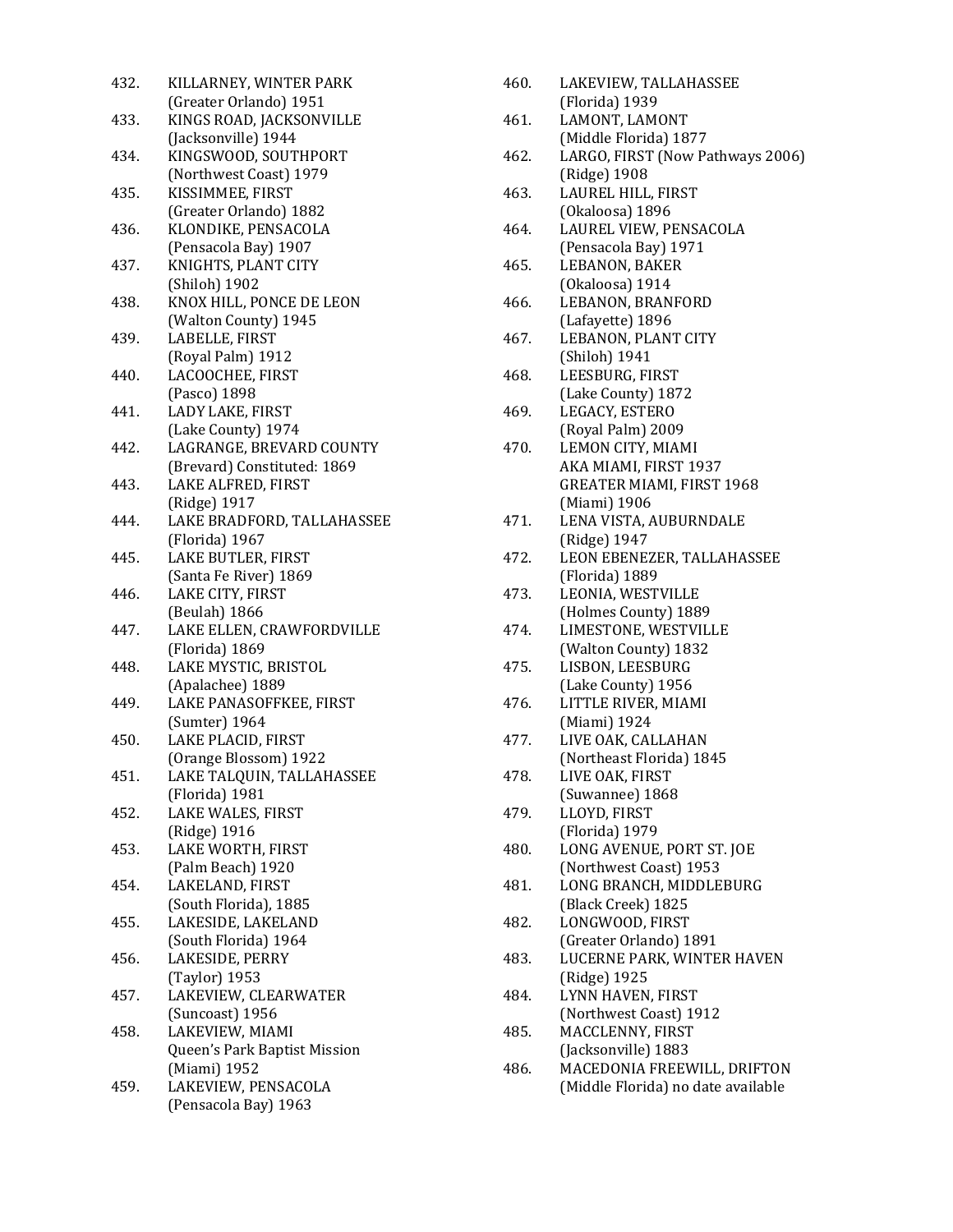| 487. | MACEDONIA, LEE              |
|------|-----------------------------|
|      | (Middle Florida) 1865       |
| 488. | MADISON, FIRST              |
|      | (Middle Florida) 1835       |
| 489. | MAGNOLIA, ALTHA             |
|      | (Apalachee) 1873            |
| 490. | MAGNOLIA, CRESTVIEW         |
|      | (Okaloosa) 1889             |
| 491. | MAGNOLIA, RAIFORD           |
|      | (Santa Fe River) 1905       |
| 492. | MAIN STREET, BARTOW         |
|      | (South Florida) 1938        |
| 493. | MAIN STREET, JACKSONVILLE   |
|      | (Jacksonville) 1905         |
| 494. | MAIN STREET, LEESBURG       |
|      | (Lake County) 1926          |
| 495. | MAITLAND, FIRST             |
|      | (Greater Orlando) 1967      |
| 496. | MALONE, FIRST               |
|      | (Chipola) Constituted: 1912 |
| 497. | MANATEE, BRADENTON          |
|      | (Manatee Southern) 1908     |
| 498. | MANDARIN, FIRST             |
|      | (Jacksonville)              |
| 499. | MARATHON, FIRST             |
|      | (Florida Keys) 1963         |
| 500. | MARCO ISLAND, FIRST         |
|      | (Royal Palm) 1964           |
| 501. | MARIANNA, FIRST             |
|      | (Chipola) 1881              |
| 502. | MARY ESTHER, FIRST          |
|      | (Choctaw) 1962              |
| 503. | MAYO, MAYO                  |
|      | (Middle Florida) 1894       |
| 504. | MCCRABB, OLD TOWN           |
|      | (Lafayette) 1890            |
| 505. | MCDOWELL, ST. AUGUSTINE     |
|      | (St. John's River) 1948     |
| 506. | MCGREGOR, FORT MYERS        |
|      | (Royal Palm) 1958           |
| 507. | MCINTOSH, FIRST             |
|      | (Marion) 1903               |
| 508. | MIAMI, FIRST                |
|      | (Miami) 1896                |
| 509. | MICANOPY, FIRST             |
|      | (Santa Fe River) 1832       |
| 510. | MIDDLEBURG, FIRST           |
|      | (Black Creek) 1899          |
| 511. | MIDTOWN, WEST MELBOURNE     |
|      | (Brevard) 2011              |
| 512. | MIDWAY, LEE                 |
|      | (Middle Florida) 1856       |
| 513. | MIDWAY, PANAMA CITY         |
|      | (Northwest Coast) 1960      |
| 514. | MIDWAY, PERRY               |
| 515. | (Taylor) 1961               |

| 516. | MIDWAY, PLANT CITY                                 |
|------|----------------------------------------------------|
| 517. | (Shiloh) 1899                                      |
|      | MIDWAY, QUINCY<br>(Gadsden County) 2007            |
| 518. | MILL CREEK, BRADENTON                              |
|      | (Manatee Southern) 1966                            |
| 519. | MILLEVIEW, PENSACOLA                               |
|      | (Pensacola Bay) 1943                               |
| 520. | MILLIGAN, FIRST                                    |
|      | (Okaloosa)                                         |
| 521. | MILTON, FIRST                                      |
|      | (Santa Rosa) 1847                                  |
| 522. | MINNEOLA, FIRST                                    |
|      | (Lake County) 1955                                 |
| 523. | MITCHELL'S CREEK                                   |
|      | (Pensacola Bay) 1870                               |
| 524. | MOBILE HIGHWAY, PENSACOLA                          |
|      | (Pensacola Bay) 1956                               |
| 525. | MOLINO, MOLINO                                     |
|      | (Pensacola Bay) 1908                               |
| 526. | MONTICELLO, FIRST                                  |
|      | (Florida) 1841                                     |
| 527. | MONUMENT POINT, JACKSONVILLE                       |
|      | (Jacksonville) 1986                                |
| 528. | MOORE HAVEN, FIRST                                 |
|      | (Big Lake) 1920                                    |
| 529. | MORNINGSIDE, TALLAHASSEE                           |
|      | (Florida) 1987                                     |
| 530. | MOSELEY HALL, GREENWOOD                            |
|      | (Middle Florida) 1903                              |
| 531. | MOSSY HEAD, FIRST                                  |
| 532. | (Walton County) 1976                               |
|      | MT. ARARAT (GREAT MT. ARARAT)                      |
| 533. | (Lake County) Constituted: 1911<br>MT. DORA, FIRST |
|      | (Lake County) 1922                                 |
| 534. | MT. ELON, SOPCHOPPY                                |
|      | (Florida) 1854                                     |
| 535. | MT. EPHRAIM, ARCADIA                               |
|      | (Peace River) 1884                                 |
| 536. | MT. GILEAD, GREENVILLE                             |
|      | (Taylor) 1850                                      |
| 537. | MT. MORIAH, OCALA                                  |
|      | (Marion)                                           |
| 538. | MT. NEBO, BELL                                     |
|      | (Lafayette) 1878                                   |
| 539. | MT. OLIVE, BASCOM                                  |
|      | (Chipola) 1892                                     |
| 540. | MT. OLIVE, BONIFAY                                 |
|      | (Holmes County) 1885                               |
| 541. | MT. OLIVE, PLANT CITY                              |
|      | (Shiloh) 1916                                      |
| 542. | MT. OLIVE, POLK CITY                               |
|      | (South Florida) 1882                               |
| 543. | MT. TABOR, PALATKA                                 |
|      | (St. John's River) 1869                            |
| 544. | MT. ZION,                                          |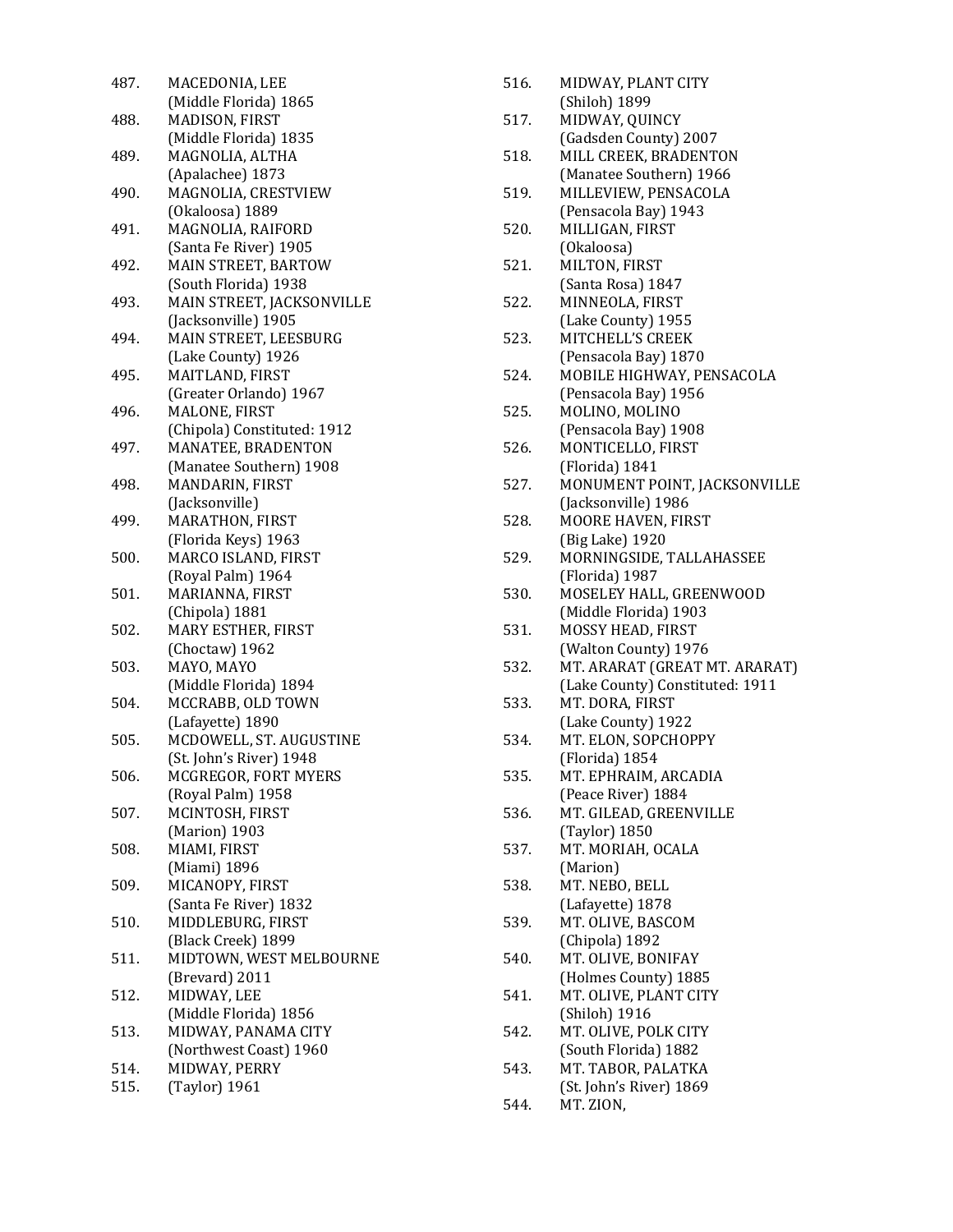|      | (Holmes County) 1916           |
|------|--------------------------------|
| 545. | MT. VERNON                     |
|      | (Pensacola Bay) 1870           |
| 546. | MULBERRY, FIRST                |
|      | (South Florida) 1898           |
| 547. | MURRAY HILL, JACKSONVILLE      |
|      |                                |
|      | (Jacksonville) 1936            |
| 548. | MUSCOGEE, MUSCOGEE             |
|      | (Pensacola Bay) 1897           |
| 549. | MYRTLE GROVE, PENSACOLA        |
|      | (Pensacola Bay) 1930           |
| 550. | NAPLES, FIRST                  |
|      | (Royal Palm) 1945              |
| 551. | NEPTUNE, NEPTUNE BEACH         |
|      | (Jacksonville) 1956            |
| 552. | NEW CANAAN, HAVANA             |
|      | (Gadsden County) 2000          |
| 553. | NEW HARMONY, DEFUNIAK SPRINGS  |
|      |                                |
|      | (Walton County) 1938           |
| 554. | NEW HOME, GRACEVILLE           |
|      | (Chipola) 1912                 |
| 555. | NEW HOME, LAKELAND             |
|      | (South Florida) 1912           |
| 556. | NEW HOME, MADISON              |
|      | (Middle Florida) 1921          |
| 557. | NEW HOME, PERRY                |
|      | (Taylor) 1941                  |
| 558. | NEW HOPE, HOLT                 |
|      | (Okaloosa) 1890                |
| 559. | NEW HOPE, MAYO                 |
|      |                                |
|      | (Lafayette) 1870               |
| 560. | NEW HOPE, SANTA ROSA COUNTY    |
|      | (Santa Rosa) 1890              |
| 561. | NEW HOPE, VALPARAISO           |
|      | (Choctaw) 1994                 |
| 562. | NEW HOPE, WAUCHULA             |
|      | (Orange Blossom) 1879          |
| 563. | NEW LIFE MISSIONARY, NICEVILLE |
|      | (Choctaw) 1995                 |
| 564. | NEW LIFE, MILTON               |
|      | (Santa Rosa) 1980              |
| 565. | NEW MACEDONIA, GREENVILLE      |
|      | (Middle Florida) 1873          |
| 566. | NEW MACEDONIA, MILLIGAN        |
|      |                                |
|      | (Okaloosa) 1887                |
| 567. | NEW PORT RICHEY, FIRST         |
|      | (Pasco) 1921                   |
| 568. | NEW PROSPECT, CROSS CITY       |
|      | (Lafayette) 1900               |
| 569. | NEW RIVER, BROOKER             |
|      | (New River) 1833               |
| 570. | NEW SMYRNA BEACH, FIRST        |
|      | (Halifax) 1906                 |
| 571. | NEW WAY FELLOWSHIP, MIAM       |
|      | I(Miami) 1975                  |
| 572. | NEW WAY, POMPANO BEACH         |
|      | (Gulf Stream) 1989             |
|      |                                |
|      |                                |

| 573. | NEW ZION, BONIFAY                         |
|------|-------------------------------------------|
| 574. | (Holmes) 1912<br>NEW ZION, ONA            |
|      | (Orange Blossom) 1866                     |
| 575. | NICEVILLE, FIRST                          |
|      | (Choctaw) 1910                            |
| 576. | NOCATEE, FIRST                            |
|      | (Peace River) 1890                        |
| 577. | NOKOMIS, FIRST                            |
|      | (Southwest Florida) 1962                  |
| 578. | <b>NOMA</b>                               |
|      | (Holmes County) 1902                      |
| 579. | NORTH CENTRAL, GAINESVILLE                |
|      | (Santa Fe River) Constituted: 1935        |
| 580. | NORTH EAST, ST. PETERSBURG                |
|      | (Suncoast) 1956                           |
| 581. | NORTH END COMMUNITY, MOLINO               |
|      | (Pensacola Bay) 2003                      |
| 582. | NORTH FLORIDA, TALLAHASSEE                |
|      | (Florida) 1963                            |
| 583. | NORTH HILL, PENSACOLA                     |
|      | (Pensacola Bay) 1957                      |
| 584. | NORTH JACKSONVILLE, JACKSONVILLE          |
|      | (Jacksonville) 1937                       |
| 585. | NORTH PARK, ORLANDO                       |
|      | (Greater Orlando) 1923                    |
| 586. | NORTHBAY, NICEVILLE                       |
|      | (Choctaw) 1962                            |
| 587. | NORTHSIDE, DEFUNIAK SPRINGS               |
|      | (Walton County) 1956                      |
| 588. |                                           |
|      | NORTHSIDE, DELAND<br>(Seminole) 1953-2013 |
| 589. | NORTHSIDE, OKEECHOBEE                     |
|      |                                           |
| 590. | (Big Lake) 1977                           |
|      | NORTHSIDE, PANAMA CITY                    |
|      | (Northwest Coast) 1957                    |
| 591. | NORTHSIDE, PENSACOLA                      |
| 592. | (Pensacola Bay) 1954                      |
|      | NORTHSIDE, PLANT CITY                     |
|      | (Shiloh) 1945                             |
| 593. | NORTHSIDE, PONCE DE LEON                  |
|      | (Holmes County) 1947                      |
| 594. | NORTHSIDE, TALLAHASSEE                    |
|      | (Florida) 1970                            |
| 595. | NORTHSIDE, WACHULA                        |
|      | (Orange Blossom) 1933                     |
| 596. | NORTHWEST, GAINESVILLE                    |
|      | (Santa Fe River) 1976                     |
| 597. | NORTHWEST, MIAMI                          |
|      | (Miami) 1954                              |
| 598. | NORTHWOOD, WEST PALM BEACH                |
|      | (Palm Lake) 1927                          |
| 599. | NORTHWOODS, TALLAHASSEE                   |
|      | (Florida) 1950                            |
| 600. | O'BRIEN                                   |
|      | (Suwannee) 1892                           |
|      |                                           |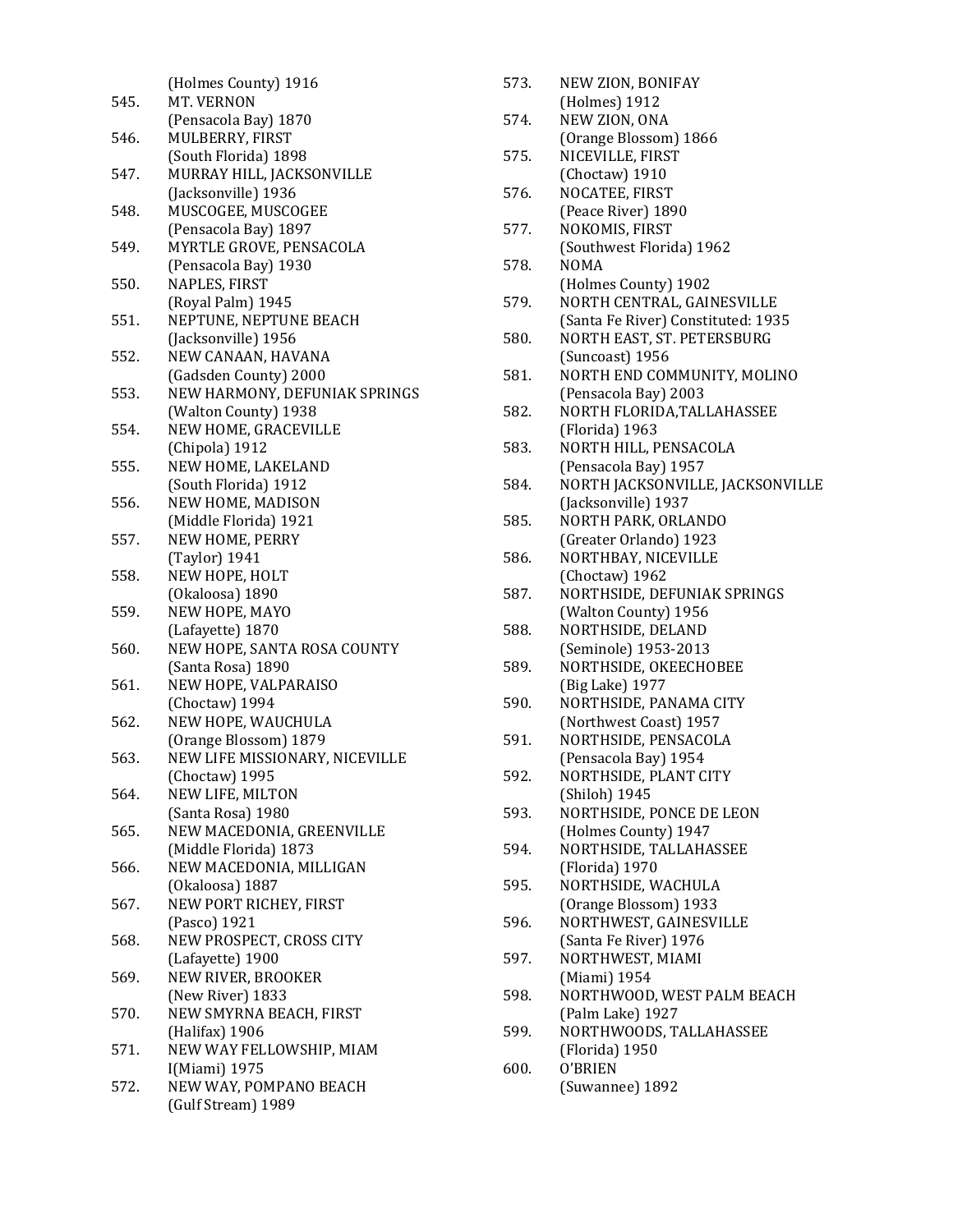| 601. | <b>OAK CREST</b>                                |
|------|-------------------------------------------------|
|      | (Pensacola Bay) 1955                            |
| 602. | OAK DALE, NEWBERRY                              |
|      | (Harmony) 1962                                  |
| 603. | OAK GROVE, PENSACOLA (Century)                  |
|      | (Pensacola Bay) 1885                            |
| 604. | OAK GROVE, WAUCHULA                             |
|      | (Orange Blossom) 1895                           |
|      |                                                 |
| 605. | OAK GROVE, WHITE SPRINGS                        |
| 606. | (Beulah) 1875                                   |
|      | OAK HAVEN, PENSACOLA<br>(Pensacola Bay) 1971    |
| 607. | OAK HILL, ARCADIA                               |
|      | (Peace River) 1882                              |
| 608. | OAK HILL, DAVENPORT                             |
|      | (Halifax) 1889                                  |
| 609. | OAK HILL, LOUGHMAN                              |
|      | (Ridge) 1912                                    |
| 610. | <b>OAKCREST</b>                                 |
|      | (Pensacola Bay) 1955                            |
| 611. | OAKCREST, OCALA                                 |
|      | (Marion) 1957                                   |
| 612. | OAKDALE, CRESTVIEW                              |
|      | (Okaloosa) 1958                                 |
| 613. | OAK-GRINER, OCALA                               |
|      | (Marion) 1915                                   |
| 614. | OAKIE RIDGE, CHIPLEY                            |
|      | (West Florida) 1882                             |
| 615. | OAKLAND, FORT WALTON BEACH                      |
|      | (Choctaw) 1967                                  |
| 616. | OAKLAND, PERRY                                  |
|      | (Taylor) 1875                                   |
| 617. | OCALA, FIRST                                    |
|      | (Marion) 1850                                   |
| 618. | OCEAN CITY, FORT WALTON BEACH                   |
|      | (Choctaw) 1954                                  |
| 619. | OCKLAWAHA BRIDGE, SILVER SPRINGS                |
|      | (Marion) 1855                                   |
| 620. | OKAHUMPKA, FIRST                                |
|      | (Lake County) 1923                              |
| 621. | OKEECHOBEE, FIRST                               |
| 622. | (Big Lake) 1915<br>OLD PLANK ROAD, JACKSONVILLE |
|      | (Black Creek) 1961                              |
| 623. | OLD PROVIDENCE, LAKE BUTLER                     |
|      | (Beulah) 1833                                   |
| 624. | OLIVE, MONTICELLO                               |
|      | (Middle Florida) 1859                           |
| 625. | OLIVE, PENSACOLA                                |
|      | (Pensacola Bay) 1894                            |
| 626. | OLIVET, MILTON                                  |
|      | (Santa Rosa) 1964                               |
| 627. | ONECO FBC, BRADENTON                            |
|      | (Manatee Southern) 1926                         |
| 628. | OPEN ARMS, JACKSONVILLE                         |
|      | (Jacksonville) 1999                             |

| 629. | ORLANDO, FIRST                                        |
|------|-------------------------------------------------------|
| 630. | (Greater Orlando) 1871<br>ORMOND BEACH, FIRST         |
|      | (Halifax) 1967                                        |
| 631. | ORSINO, MERRITT ISLAND                                |
|      | (Brevard) 1934                                        |
| 632. | OSTEEN, FIRST                                         |
|      | (Seminole) 1926                                       |
| 633. | <b>OTTER CREEK</b>                                    |
| 634. | (Harmony) 1902<br>OVIEDO, FIRST                       |
|      | (Greater Orlando) 1869                                |
| 635. | OXFORD, FIRST                                         |
|      | (Sumter) 1879                                         |
| 636. | OZONA PALM HARBOR, FIRST                              |
|      | (Suncoast) 1915                                       |
| 637. | PAHOKEE, FIRST                                        |
|      | (Big Lake) 1922                                       |
| 638. | PALATKA. FIRST                                        |
|      | (St Johns River) 1870                                 |
| 639. | PALM AVENUE, TAMPA                                    |
|      | (Tampa Bay) 1900                                      |
| 640. | PALM COAST COMM., PALM COAST                          |
| 641. | (St. Johns River) 1995<br>PALM COAST FIRST PALM COAST |
|      | (St. Johns River) 1983                                |
| 642. | PALMETTO. FIRST                                       |
|      | (Manatee Southern) 1892                               |
| 643. | PANAMA CITY BEACH, FIRST                              |
|      | (Northwest Coast) 1967                                |
| 644. | PANAMA CITY, FIRST                                    |
|      | (Northwest Coast) 1908                                |
| 645. | PARAN, GRANDIN                                        |
|      | (St. Johns River) 1856                                |
| 646. | PARK PLACE, PENSACOLA                                 |
|      | (Pensacola Bay) 1943                                  |
| 647. | PARKER, FIRST<br>(Northwest Coast) 1943               |
| 648. | PARKRIDGE, CORAL SPRINGS                              |
|      | (Gulf Stream) 1992                                    |
| 649. | PARKVIEW, FORT PIERCE                                 |
|      | (Indian River) 1925                                   |
| 650. | PARKVIEW, LAKE CITY                                   |
|      | (Beulah) 1954                                         |
| 651. | PARKVIEW, LAKELAND                                    |
|      | (South Florida1956                                    |
| 652. | PARKWAY, TALLAHASSEE                                  |
|      | (Florida) 1956<br>PARRISH, FIRST                      |
| 653. | (Manatee Southern) 1904                               |
| 654. | PASADENA, ST. PETERSBURG                              |
|      | (Suncoast) 1958                                       |
| 655. | <b>PAXTON</b>                                         |
|      | (Walton County) 1906                                  |
| 656. | PEACE CREEK, BARTOW                                   |
|      | (South Florida) 1854                                  |
|      |                                                       |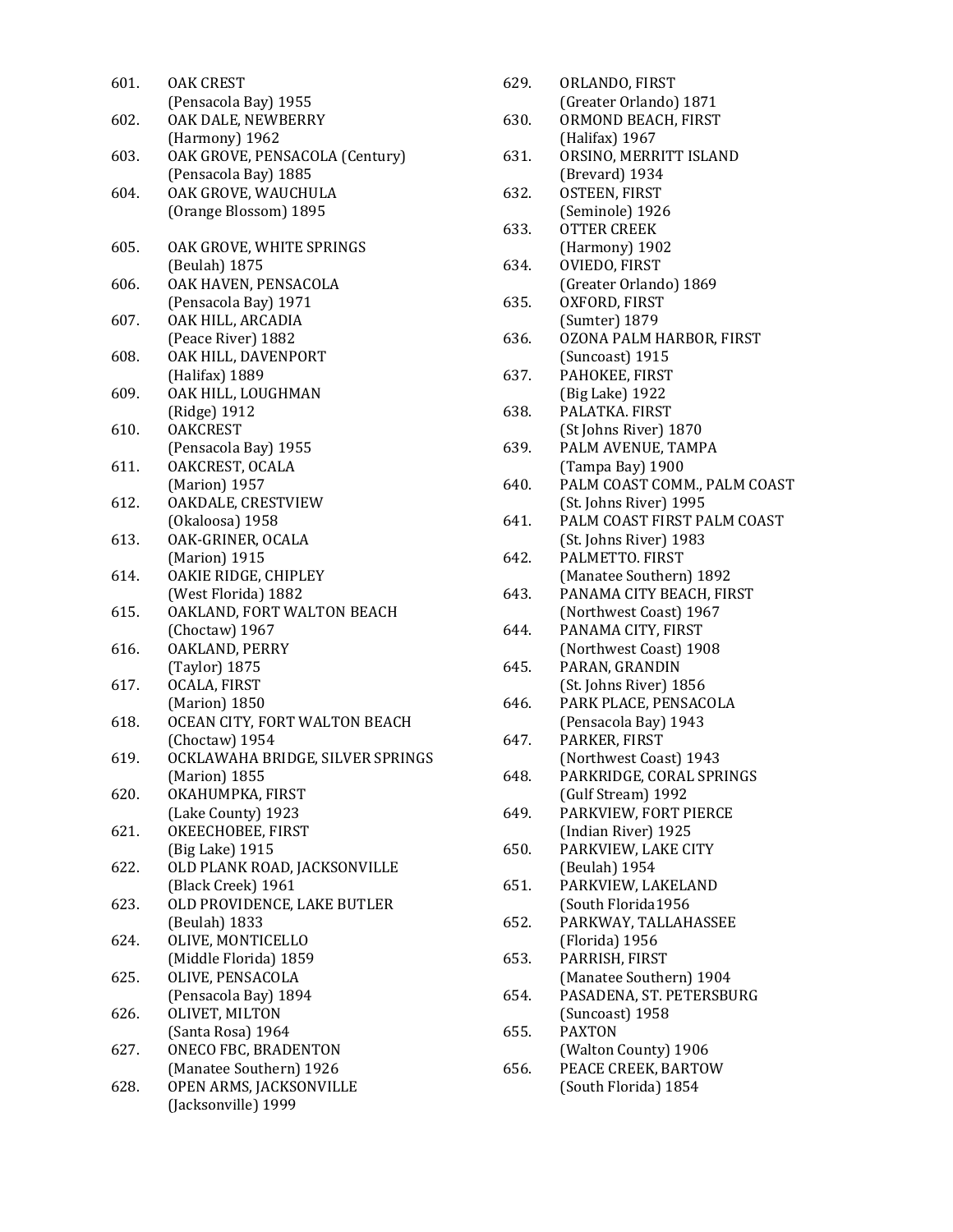| 657. | PEDRO, SUMMERFIELD                               |
|------|--------------------------------------------------|
|      | (Marion) 1914                                    |
| 658. | PENIEL LIGHTHOUSE, PALATKA                       |
|      | (St. Johns River) 1852                           |
| 659. | PENSACOLA, FIRST                                 |
|      | (Pensacola Bay) 1847                             |
| 660. | PHILADELPHIA, MCALPIN                            |
|      | (Suwannee) 1876                                  |
| 661. | PIERSON, FIRST                                   |
|      | (Seminole) 1926                                  |
| 662. | PIGEON CREEK, CALLAHAN                           |
|      | (Northeast Florida) 1828                         |
| 663. | PILGRIM REST, BAKER                              |
|      | (Okaloosa) 1888                                  |
| 664. | PILGRIM REST, JACKSON COUNTY                     |
|      | (Chipola) 1845                                   |
| 665. | PINE BARREN, CENTURY                             |
|      | (Pensacola Bay) 1852                             |
| 666. | PINE CASTLE, FIRST                               |
|      | (Greater Orlando) 1887                           |
| 667. | PINE GROVE, MADISON                              |
|      | (Middle Florida) 1856                            |
| 668. | PINE GROVE, QUINCY                               |
|      | (Gadsden County) 1905                            |
| 669. | PINE GROVE, TRENTON                              |
|      | (Santa Fe River) 1871                            |
| 670. | PINE SUMMIT, PENSACOLA                           |
|      | (Pensacola Bay) 1980                             |
| 671. | PINE TERRACE, MILTON                             |
|      | (Santa Rosa) 1973                                |
| 672. | PINES, PEMBROKE PINES                            |
|      | (Miami) 1992                                     |
| 673. | PINECREST, NICEVILLE                             |
|      | (Emerald Coast) 1957                             |
| 674. | PINECREST, SANFORD                               |
|      | (Seminole) Constituted: 1957                     |
| 675. | PINEMOUNT, MCALPIN                               |
| 676. | (Suwannee) 1928<br>PINETTA, FIRST                |
|      |                                                  |
| 677. | (Middle Florida) 1918<br>PINEY GROVE, COTTONDALE |
|      | (Chipola) 1884                                   |
| 678. | PISGAH MISSIONARY, PERRY                         |
|      | (Taylor) 1918                                    |
| 679. | PLAINVIEW, PENSACOLA                             |
|      | (Pensacola Bay) 1949                             |
| 680. | PLANT CITY, FIRST                                |
|      | (Shiloh) 1866                                    |
|      | Formerly Shiloh                                  |
| 681. | PLANTATION, FIRST HISPANIC                       |
|      | (Gulf Stream) 1964                               |
| 682. | PLEASANT GROVE PRIMITIVE, AUCILLA                |
|      | (Middle Florida) 1884                            |
| 683. | PLEASANT GROVE, DEFUNIAK SPRINGS                 |
|      | (Walton County) 1901                             |
| 684. | PLEASANT GROVE, PENSACOLA                        |
|      | (Pensacola Bay) 1869                             |
|      |                                                  |

|       | 685. | PLEASANT GROVE, SHADY GROVE      |
|-------|------|----------------------------------|
|       |      | (Taylor) 1879                    |
|       | 686. | PLEASANT HILL, CENTURY           |
|       |      | (Pensacola Bay) 1856             |
|       | 687. | PLEASANT HOME, HOLT              |
|       |      | (Santa Rosa) 1900                |
|       | 688. | PLEASANT RIDGE, DEFUNIAK SPRINGS |
|       |      | (Walton County) 1889             |
|       | 689. | PLEASANT RIDGE, WESTVILLE        |
|       |      | (Holmes County) 1890             |
|       | 690. | PLEASANT VALLEY, PONCE DE LEON   |
|       |      |                                  |
|       | 691. | (Walton County) 1962             |
|       |      | PLYMOUTH, PLYMOUTH               |
|       |      | (Greater Orlando) 1893           |
|       | 692. | POLK CITY, FIRST                 |
|       |      | (South Florida) 1926             |
|       | 693. | POMPANO BEACH, FIRST HAITIAN     |
|       |      | (Gulf Stream) 1986               |
|       | 694. | POMPANO BEACH, FIRST             |
|       |      | (Gulf Stream) 1915               |
|       | 695. | PONCE DE LEON, FIRST             |
|       |      | (Walton County)?                 |
|       | 696. | POPLAR DELL, PENSACOLA           |
|       |      | (Pensacola Bay) 1911             |
|       | 697. | POPLAR SPRINGS, GRACEVILLE       |
|       |      | (Chipola) 1903                   |
|       | 698. | PORT ST. JOE, FIRST              |
|       |      | (Northwest Coast) 1923           |
|       | 699. | PORT ORANGE, FIRST               |
|       |      |                                  |
|       |      | (Halifax) 1925                   |
|       | 700. | POTTERY ROAD, PENSACOLA          |
|       |      | (Pensacola Bay) 1946             |
|       | 701. | POWERS DRIVE, ORLANDO            |
|       |      | (Greater Orlando) 1963           |
|       | 702. | PROVIDENCE VILLAGE, LAKE BUTLER  |
|       |      | (Beulah) 1897                    |
|       | 703. | PROVIDENCE, GRAND RIDGE          |
|       |      | (Chipola) 1865                   |
|       | 704. | PROVIDENCE, PALATKA              |
|       |      | (St. Johns River) 1887           |
|       | 705. | PROVIDENCE, QUINCY               |
|       |      | (Gadsden County) 1843            |
|       | 706. | PUNTA GORDA, FIRST               |
|       |      | (Peace River) 1889               |
|       | 707. | QUINCY, FIRST                    |
|       |      | (Gadsden County) 1893            |
|       | 708. | RAIFORD, FIRST                   |
|       |      | (New River) 1904                 |
|       | 709. | RAY'S CHAPEL, MCDAVID            |
|       |      | (Pensacola Bay) 1890             |
|       |      |                                  |
|       | 710. | RED BAY, PONCE DE LEON           |
| ILLA: |      | (Walton County) 1906             |
|       | 711. | RED OAK, BAKER                   |
| INGS  |      | (Okaloosa) 1909                  |
|       | 712. | RICHLAND, ZEPHYRHILLS            |
|       |      | (Pasco) 1885                     |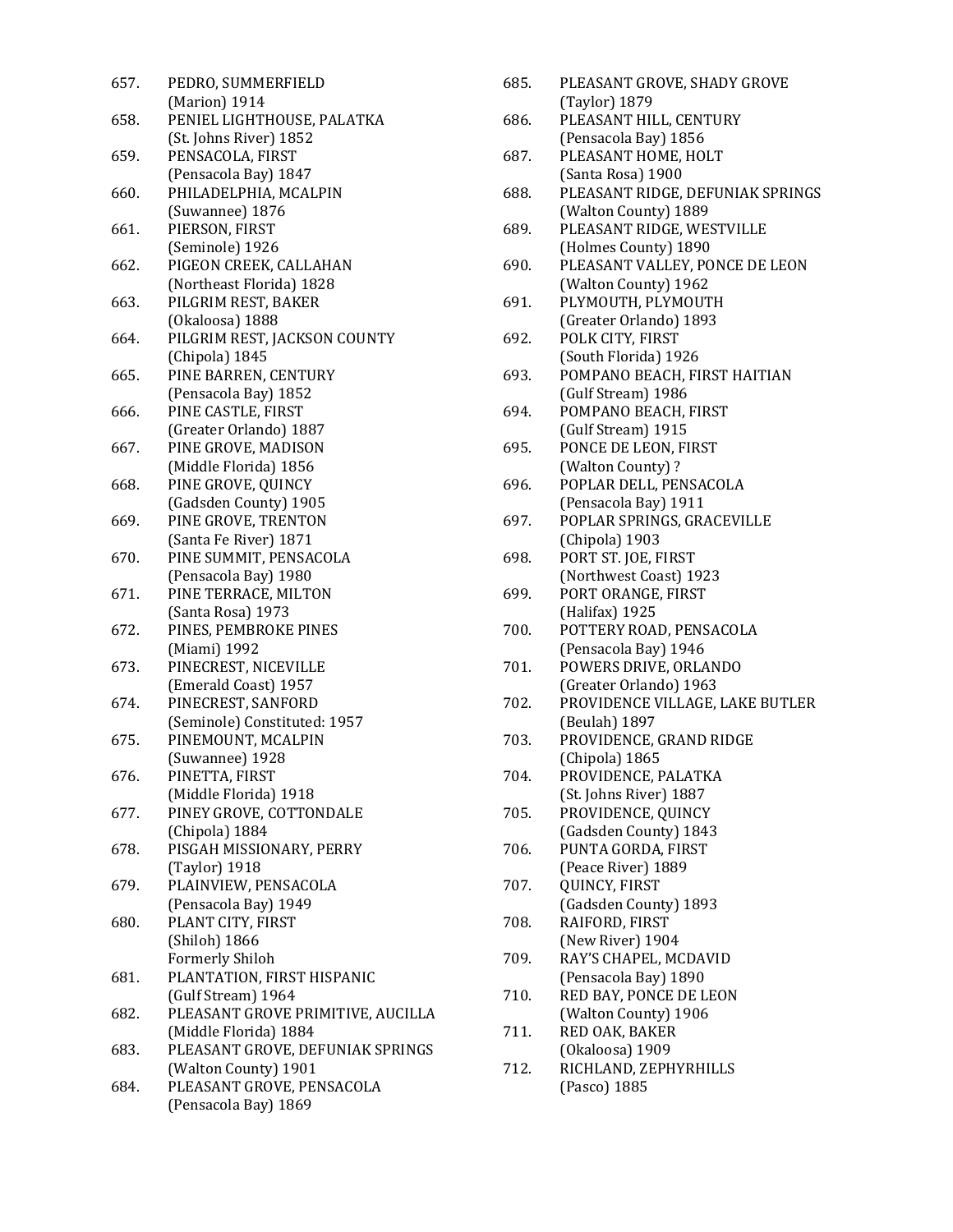| 713. | RIDGE MANOR, FIRST                                     |
|------|--------------------------------------------------------|
|      | (Pasco) 1979                                           |
| 714. | RIDGEWOOD AVENUE, DAYTONA BEACH                        |
|      | (Halifax) 1925                                         |
| 715. | <b>RIVER JUNCTION</b>                                  |
|      | (Gadsden County)s 1907                                 |
| 716. | RIVER ROAD, HILLIARD                                   |
|      | (Northeast Florida) 1973                               |
| 717. | RIVERBEND, ORMOND BEACH                                |
|      | (Halifax) 1956                                         |
| 718. | RIVERSIDE, BRANFORD                                    |
|      | (Lafayette) 1981                                       |
| 719. | RIVERSIDE, HAVANA                                      |
|      | (Gadsden County) 1983                                  |
| 720. | RIVERSIDE, JACKSONVILLE                                |
|      | (Jacksonville) 1908                                    |
| 721. | RIVERSIDE, MIAMI                                       |
|      | (Miami) 1921                                           |
| 722. | RIVERSIDE, NEW PORT RICHEY                             |
|      | Anclote, Elfers, Westside                              |
|      | (Pasco) 1876, 2000                                     |
| 723. | RIVERVIEW, FIRST                                       |
|      | (Tampa Bay) 1893                                       |
| 724. | ROCK SINK, LIVE OAK                                    |
|      | (Suwannee) 1875                                        |
| 725. | ROCK SINK, OLD TOWN                                    |
|      | (Lafayette) 1875                                       |
| 726. | ROCKY BAYOU, NICEVILLE                                 |
|      | (Choctaw) 1977                                         |
| 727. | ROMANIAN, HOLLYWOOD, FIRST                             |
|      | (Gulf Stream) 1987                                     |
| 728. | ROSEMARY, LIVE OAK                                     |
|      | (Suwannee) 1888                                        |
| 729. | ROSEMONT, NICEVILLE                                    |
|      | (Emerald Coast) 1957                                   |
| 730. | SABAL PALM, TALLAHASSEE                                |
|      | (Florida) 1972                                         |
| 731. | SALEM MISSIONARY, SALEM                                |
|      | (Taylor) 1983                                          |
| 732. | SALT SPRINGS, FIRST                                    |
|      | (Marion) 1962                                          |
| 733. | SAN PEDRO, PERRY                                       |
|      | (Taylor) 1881                                          |
| 734. | SANDY CREEK, PONCE DE LEON                             |
|      | (Holmes County) 1844                                   |
| 735. | SANDY, FIRST                                           |
|      | (Peace River) 1904                                     |
| 736. | SANFORD, FIRST                                         |
|      | (Seminole) 1884                                        |
| 737. | SANTA CLARA, QUINCY                                    |
|      | (Gadsden County) 1951                                  |
| 738. | SANTA ROSA BEACH, FIRST                                |
| 739. | (Walton County) 1974<br>SANTA ROSA SHORES, GULF BREEZE |
|      | (Santa Rosa) 1969                                      |
| 740. | SARASOTA, FIRST                                        |
|      | (Southwest Florida) 1902                               |
|      |                                                        |

| 741. | SARDIS, WORTHINGTON SPRINGS |
|------|-----------------------------|
|      | (Santa Fe River) 1877       |

- 742. SCENIC HEIGHTS, PENSACOLA (Pensacola Bay) 1959 743. SCHWAB DRIVE, PENSACOLA
- (Pensacola Bay) 1963 744. SCOTT LAKE, LAKELAND
- (South Florida) 1972
- 745. SEAGROVE, SANTA ROSA BEACH (Walton County) 1995
- 746. SEBASTIAN, FIRST (Indian River) 1949 747. SEBRING, FIRST
- (Orange Blossom) 1922
- 748. SECOND, DELAND FORMERLY BOSTON AVENUE (Seminole) 1939
- 749. SECOND, OCALA FORMERLY NORTH OCALA (Marion) 1923
- 750. SEMINOLE HEIGHTS, TAMPA (Tampa Bay) 1921
- 751. SEMINOLE, FIRST (Suncoast) 1969
- 752. SEMINOLE, TALLAHASSEE (Florida) 1952
- 753. SEVENTH AVENUE (Pensacola Bay) 1925
- 754. SEVILLE, FIRST (Seminole) 1886
- 755. SHADY GROVE (Taylor) 1962
- 756. SHADY GROVE, GRAND RIDGE (Chipola) 1825
- 757. SHALIMAR, (Choctaw) 1965
- 758. SHENANDOAH, MIAMI (Miami) 1943
- 759. SHERIDAN HILLS, HOLLYWOOD (Gulf Stream) 1963
- 760. SHILOH, CHIPLEY (West Florida) 1904
- 761. SHILOH, PLANT CITY (Shiloh) 1969
- 762. SHOCKLEY SPRINGS, BAKER (Okaloosa)
- 763. SIRMANS, GREENVILLE (Middle Florida) 1909
- 764. SKYCREST, CLEARWATER (Suncoast) 1954
- 765. SNEADS, FIRST (Chipola) 1887
- 766. SORRENTO, FIRST (Lake County) 1912
- 767. SOUTH BISCAYNE, NORTH PORT (Peace River) 1979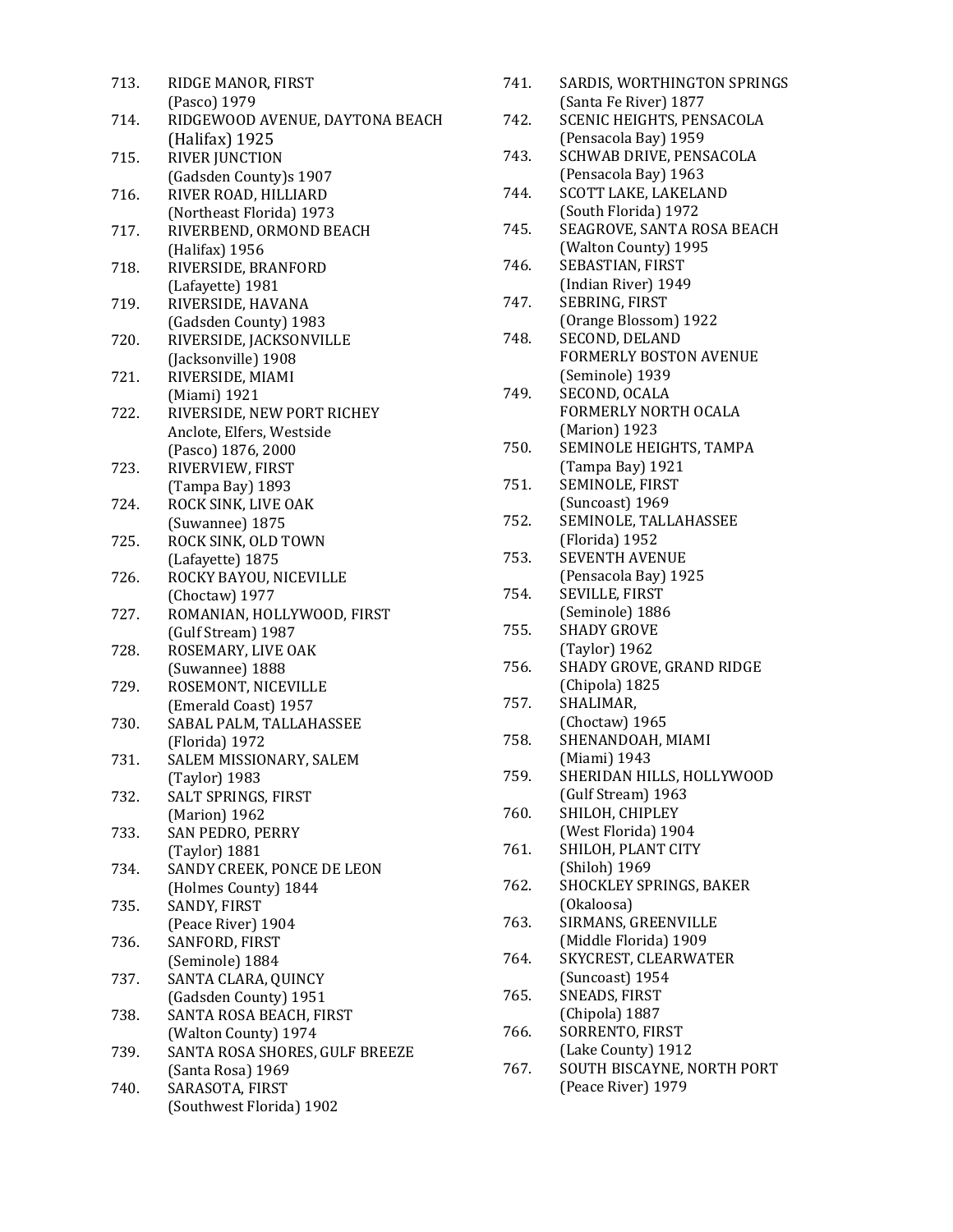| 768. | SOUTH EBENEZER, LAUREL HILL                           |
|------|-------------------------------------------------------|
|      | (Okaloosa)                                            |
| 769. | SOUTH FLOMATON                                        |
|      | (Pensacola Bay) 1970                                  |
| 770. | SOUTHPORT, FIRST                                      |
|      | (Northwest Coast) 1874                                |
| 771. | SOUTHSIDE TABERNACLE, ST. PETE                        |
|      | (Suncoast) 1975                                       |
| 772. | SOUTHSIDE, JACKSONVILLE                               |
|      | (Jacksonville) 1939                                   |
| 773. | SOUTHSIDE, LAKELAND                                   |
|      | (South Florida) 1922                                  |
| 774. | SOUTHSIDE, PENSACOLA                                  |
|      | (Pensacola Bay) 1940                                  |
| 775. | SOUTHSIDE, PERRY                                      |
|      | (Taylor) 1930                                         |
| 776. | SOUTHSIDE, PLANT CITY                                 |
|      | (Shiloh) 1927                                         |
| 777. | SOUTHSIDE, SANFORD                                    |
|      | (Greater Orlando) 1938                                |
| 778. | SOUTHSIDE, SARASOTA                                   |
|      | (Southwest Florida) 1956<br>SOUTHSIDE, ST. PETERSBURG |
| 779. |                                                       |
| 780. | (Suncoast) 1934<br>SOUTHWEST, FORT MYERS              |
|      | (Royal Palm) 1987                                     |
| 781. | SOUTHWIDE, DEFUNIAK SPRINGS                           |
|      | (Walton County) 1945                                  |
| 782. | SPENCER MEMORIAL, TAMPA                               |
|      | (Tampa Bay) 1927                                      |
| 783. | SPRINGFIELD, PANAMA CITY                              |
|      | (Northwest Coast) 1943                                |
| 784. | SPRINGHEAD, PLANT CITY                                |
|      | (Shiloh) 1905                                         |
| 785. | SPRINGHILL, FERNANDINA BEACH                          |
|      | (Northeast Florida) 1947                              |
| 786. | SPRINGHILL, MILTON                                    |
|      | (Santa Rosa) Constituted: 1985                        |
| 787. | ST. ANDREW, PANAMA CITY                               |
|      | (Northwest Coast) 1894                                |
| 788. | ST. CLOUD, FIRST                                      |
|      | (Greater Orlando) 1909                                |
| 789. | ST. JOHN'S PARK, JACKSONVILLE                         |
|      | (Jacksonville) 1924                                   |
| 790. | ST. PETERSBURG, FIRST                                 |
|      | (Suncoast) 1892                                       |
| 791. | STANTON MEMORIAL, MIAMI                               |
|      | (Miami) 1918                                          |
| 792. | STETSON, DELAND                                       |
|      | (Seminole) 1929                                       |
| 793. | STIRLING ROAD, FORT LAUDERDALE,                       |
|      | SPANISH                                               |
|      | (Gulf Stream) 1987                                    |
| 794. | STUART, FIRST                                         |
|      | (Treasure Coast) 1914                                 |
| 795. | STUMP SPRINGS, MILTON                                 |
|      | (Santa Rosa) 1956                                     |

| 796. | SULPHER SPRINGS, TAMPA                              |
|------|-----------------------------------------------------|
| 797. | (Tampa Bay) 1917<br>SUMMERFIELD, FIRST              |
|      | (Marion) 1911                                       |
| 798. | <b>SUMMIT, FORT MYERS</b>                           |
|      | (Royal Palm) 2003                                   |
| 799. | SUNRISE, FIRST                                      |
|      | (Gulf Stream) 1963                                  |
| 800. | SYCAMORE, QUINCY                                    |
|      | (Gadsden County) 1912                               |
| 801. | SYDNEY, SYDNEY                                      |
|      | (Shiloh) 1909                                       |
| 802. | TABERNACLE, GAINESVILLE                             |
| 803. | (Santa Fe River) 1935<br>TABERNACLE, ST. PETERSBURG |
|      | (Suncoast) 1952                                     |
| 804. | TAFT STREET, HOLLYWOOD                              |
|      | (Gulf Stream) 1960                                  |
| 805. | TAFT, FIRST                                         |
|      | (Greater Orlando) 1910                              |
| 806. | TALLAHASSEE, FIRST                                  |
|      | (Florida) 1849                                      |
| 807. | TAMPA, FIRST                                        |
|      | (Tampa Bay) 1859                                    |
| 808. | TARPON SPRINGS, FIRST                               |
|      | (Suncoast) 1894                                     |
| 809. | TAVARES, FIRST                                      |
|      | (Lake County) 1911                                  |
| 810. | TEMPLE, PANAMA CITY                                 |
|      | (Northwest Coast) 1981                              |
| 811. | TEMPLE, TITUSVILLE                                  |
|      | (Brevard) 1964                                      |
| 812. | TERRA CEIA, FIRST                                   |
|      | (Manatee Southern) 1904                             |
| 813. | TERRY PARKER, JACKSONVILLE                          |
|      | (Jacksonville) 1958                                 |
| 814. | TERRY ROAD, JACKSONVILLE                            |
|      | (Jacksonville) 1957                                 |
| 815. | THOMAS MEMORIAL, QUINCY<br>(Gadsden County) 1953    |
| 816. | THOMASVILLE ROAD, TALLAHASSEE                       |
|      | (Florida) 1952                                      |
| 817. | TIGER LAKE, LIVE OAK                                |
|      | (Suwannee) 1883                                     |
| 818. | TITUSVILLE, FIRST                                   |
|      | (Brevard) 1889                                      |
| 819. | TREASURE ISLAND, OKEECHOBEE                         |
|      | (Big Lake) 1971                                     |
| 820. | TRENTON, FIRST                                      |
|      | (Harmony) 1884                                      |
| 821. | TRINITY, APOPKA                                     |
|      | (Greater Orlando) 1961                              |
| 822. | TRINITY, CANTONMENT                                 |
|      | (Pensacola Bay) 1975                                |
| 823. | TRINITY, OCALA                                      |
|      | (Marion) 1981                                       |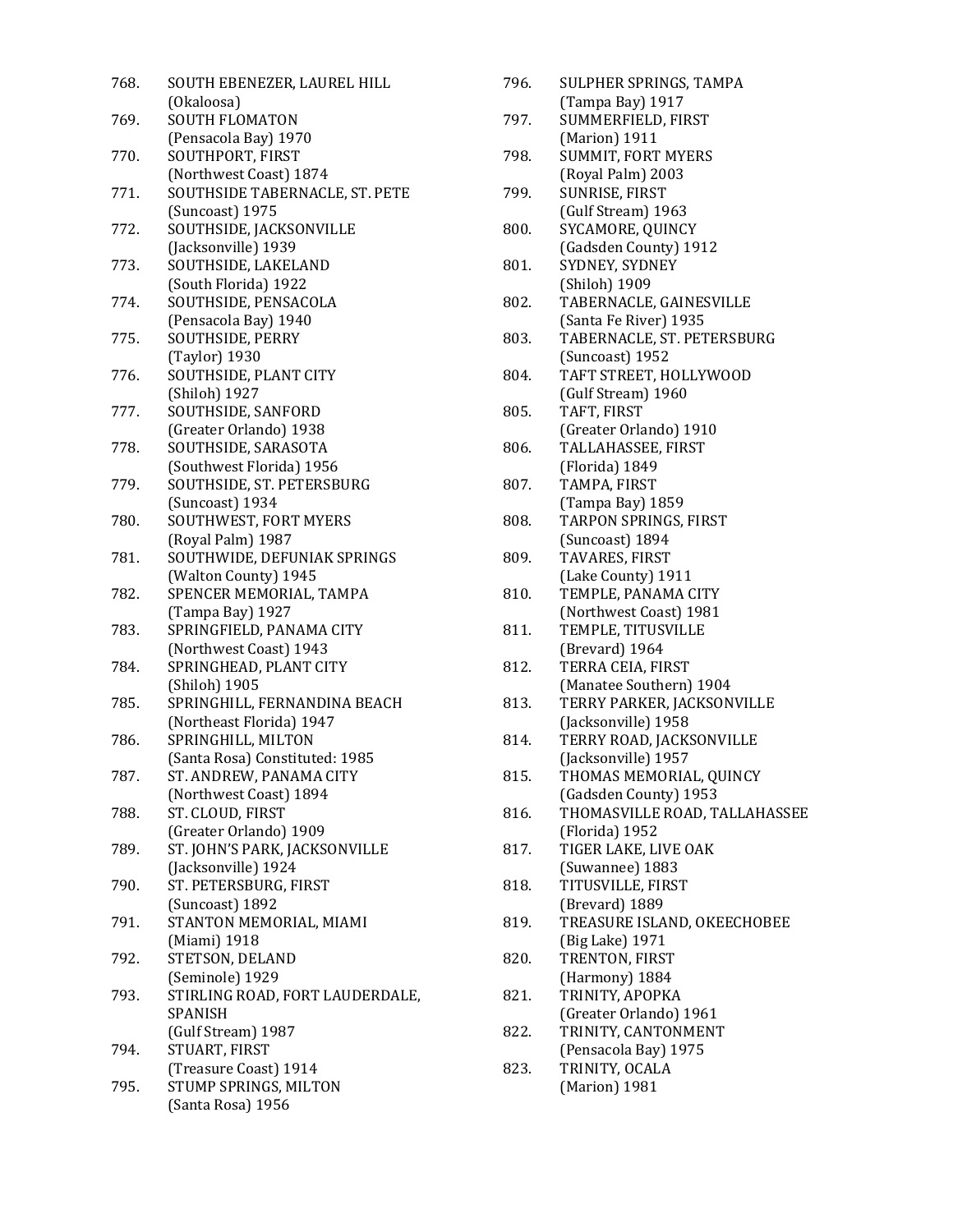| 824. | TROPICAL FARMS, STUART          |
|------|---------------------------------|
|      | (Treasure Coast) 1963           |
| 825. | TURKEY CREEK, PLANT CITY        |
|      | (Shiloh) 1875                   |
| 826. | UMATILLA, FIRST                 |
|      | (Lake County) 1949              |
| 827. | UNION, NEWBERRY                 |
|      | (Harmony) 1926                  |
| 828. | UNION, O'BRIEN                  |
|      | (Suwannee) 1902                 |
| 829. | UNION, ONA                      |
|      |                                 |
| 830. | (Orange Blossom) 1888           |
|      | UNION HILL, PENSACOLA           |
|      | (Pensacola Bay) 1824            |
| 831. | UNITY, TALLAHASSEE              |
|      | (Florida) 1986                  |
| 832. | UNITY, VERNON                   |
|      | (West Florida) 1881             |
| 833. | UNIVERSITY, CORAL GABLES        |
|      | (Gulf Stream) 1926              |
| 834. | UNIVERSITY HEIGHTS, TALLAHASSEE |
|      | (Florida) 1950                  |
| 835. | VALLEY GROVE, MILTON            |
|      | (Santa Rosa) 1918               |
| 836. | VALLEY ROAD, CRESTVIEW          |
|      | (Okaloosa) 1958                 |
| 837. | VALPARAISO, FIRST               |
|      | (Choctaw) 1954                  |
| 838. | VALRICO, FIRST                  |
|      | (Shiloh) 1950                   |
| 839. | VENETIA TERRACE, JACKSONVILLE   |
|      | (Jacksonville) 1957             |
| 840. | VENICE, FIRST                   |
|      | (Southwest Florida) 1934        |
| 841. | VERO BEACH, FIRST               |
|      | (Indian River) 1915             |
| 842. | VILLAGE, DESTIN                 |
|      | (Choctaw) 1976                  |
| 843. | THE VILLAGES, FIRST             |
|      | (Marion) 2001                   |
| 844. | WABASSO, FIRST                  |
|      | (Indian River): 1952            |
| 845. | WALDO, FIRST                    |
|      | (Santa Fe River) 1884           |
| 846. | WALKER CREEK BETHEL, BRANFORD   |
|      | (Lafayette) 1850                |
| 847. | WALLACE, PACE                   |
|      | (Santa Rosa) 1905               |
| 848. | WALNUT HILL, ESCAMBIA COUNTY    |
|      | (Pensacola Bay) 1920            |
| 849. | WALNUT HILL, FIRST              |
|      | (Pensacola Bay) 1924            |
| 850. | WARRINGTON, PENSACOLA           |
|      | (Pensacola Bay) 1939            |
| 851. | WAUCHULA, FIRST                 |
|      | (Orange Blossom) 1876           |
|      |                                 |

| 852. | WAVERLY, FIRST                                     |
|------|----------------------------------------------------|
| 853. | (Ridge) 1926<br>WAYSIDE, MIAMI (KENDELL)           |
|      | (Miami) 1957                                       |
| 854. | WEBSTER MEMORIAL, LAKELAND<br>(South Florida) 1926 |
| 855. | WELLBORN                                           |
|      | (Suwannee) 1910                                    |
| 856. | WELLMAN, BLACKMON                                  |
|      | (Santa Rosa) 1902                                  |
| 857. | WESCONNETT, JACKSONVILLE                           |
| 858. | (Jacksonville) 1905<br><b>WEST BONIFAY</b>         |
|      | (Holmes County) 1954                               |
| 859. | WESLEY CHAPEL, FIRST                               |
|      | Aka Double Branch                                  |
|      | (Tampa Bay) 1878                                   |
| 860. | WEST BAY, PANAMA CITY                              |
|      | (Northwest Coast) 1952                             |
| 861. | WEST HIGHLAND, PENSACOLA<br>(Pensacola Bay) 1945   |
| 862. | WEST LAUDERDALE, FORT LAUDERDALE                   |
|      | (Gulf Stream) 1957                                 |
| 863. | WEST PALM BEACH, FIRST                             |
|      | (Palm Lake) 1901                                   |
| 864. | WEST PENSACOLA, PENSACOLA                          |
|      | (Pensacola Bay) 1969                               |
| 865. | WEST PITTMAN, WESTVILLE<br>(Holmes County) 1937    |
| 866. | WESTSIDE, DEFUNIAK SPRINGS                         |
|      | (Walton County) 1983                               |
| 867. | WESTSIDE, GAINESVILLE                              |
|      | (Santa Fe River) 1964                              |
| 868. | WESTSIDE, LEESBURG                                 |
| 869. | (Lake County) 1943<br>WESTSIDE, PLANT CITY         |
|      | (Shiloh) 1948                                      |
| 870. | WESTSIDE, WEWAHITCHKA                              |
|      | (Northwest Coast) 1977                             |
| 871. | WESTSIDE, ZEPHYRHILLS                              |
|      | (Pasco) 1953                                       |
| 872. | WESTVIEW, PANAMA CITY                              |
| 873. | (Northwest Coast) 1949<br>WEWAHITCHKA, FIRST       |
|      | (Northwest Coast) 1850                             |
| 874. | WHITE CITY, FIRST                                  |
|      | (Northwest Coast) 1959                             |
| 875. | WHITE SPRINGS, FIRST                               |
|      | (Beulah) 1898                                      |
| 876. | WHITFIELD MEMORIAL, PENSACOLA                      |
| 877. | (Pensacola Bay) 1905<br>WHITNEY, LEESBURG          |
|      | (Lake County) 1883                                 |
| 878. | WILDWOOD, BARTOW                                   |
|      | (South Florida) 1951                               |
| 879. | WILLISTON, FIRST                                   |
|      | (Marion) 1858                                      |